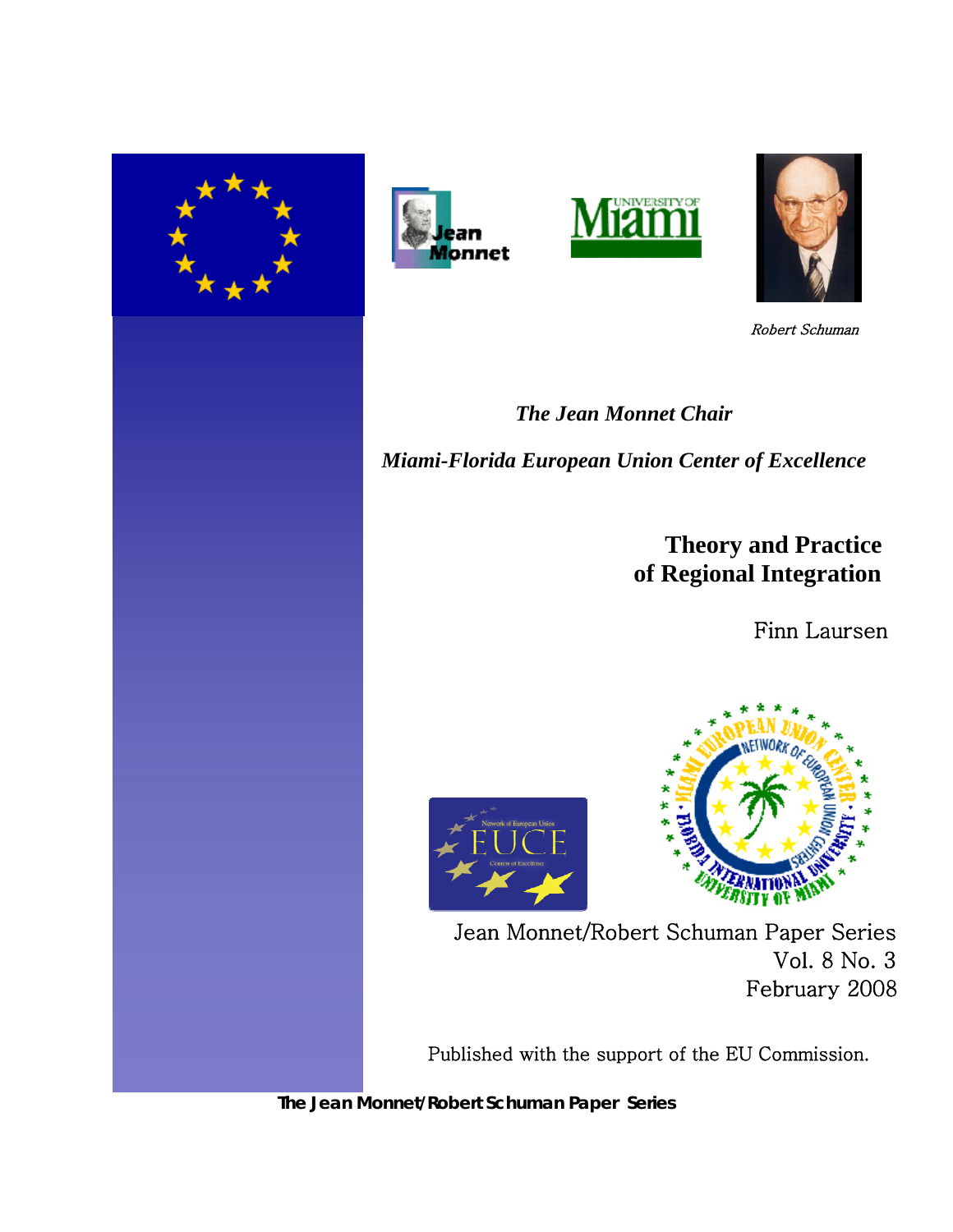The Jean Monnet/Robert Schuman Paper Series is produced by the Jean Monnet Chair of the University of Miami, in cooperation with the Miami-Florida European Union Center of Excellence, a partnership with Florida International University (FIU).

These monographic papers analyze ongoing developments within the European Union as well as recent trends which influence the EU's relationship with the rest of the world. Broad themes include, but are not limited to:

- ♦ EU Enlargement
- ♦ The Evolution of the Constitutional Process
- ♦ The EU as a Global Player
- ♦ Comparative Regionalisms
- ♦ The Trans-Atlantic Agenda
- ♦ EU-Latin American Relations
- ♦ Economic issues
- ♦ Governance
- ♦ The EU and its Citizens
- ♦ EU Law

As the process of European integration evolves further, the Jean Monnet/Robert Schuman Papers is intended to provide current analyses on a wide range of issues relevant to the EU. The overall purpose of the monographic papers is to contribute to a better understanding of the unique nature of the EU and the significance of its role in the world.

#### *Miami - Florida European Union Center Jean Monnet Chair Staff*

University of Miami **Joaquín Roy** (Director) 101 Ferré Building **María Lorca** (Associate Editor) Phone: 305-284-3266 **Remi Piet** (Research Assistant) Web: [www.miami.edu/eucenter](http://www.miami.edu/eucenter)

1000 Memorial Drive **Astrid Boening** (Associate Director) Coral Gables, FL 33124-2231 **Shannon Gibson** (Assistant Editor) Fax: (305) 284 4406 **Maxime Larive** (Research Assistant)

> **Florida International University** Elisabeth Prugl (FIU, Co-Director)

#### *Inter-American Jean Monnet Editorial Board*

**Carlos Hakansson,** Universidad de Piura, Perú **Finn Laursen,** Dalhousie University, Halifax, Canada **Michel Levi-Coral,** Universidad Andina Simón Bolívar, Quito, Ecuador **José Luis Martínez-Estay¸** Universidad de los Andes, Santiago de Chile, Chile **Félix Peña,** Universidad Nacional de Tres de Febrero, Buenos Aires, Argentina **Stephan Sberro**, Instituto Tecnológico Autónomo de México **Eric Tremolada**, Universidad del Externado de Colombia, Bogotá, Colombia

# *The Jean Monnet Chair*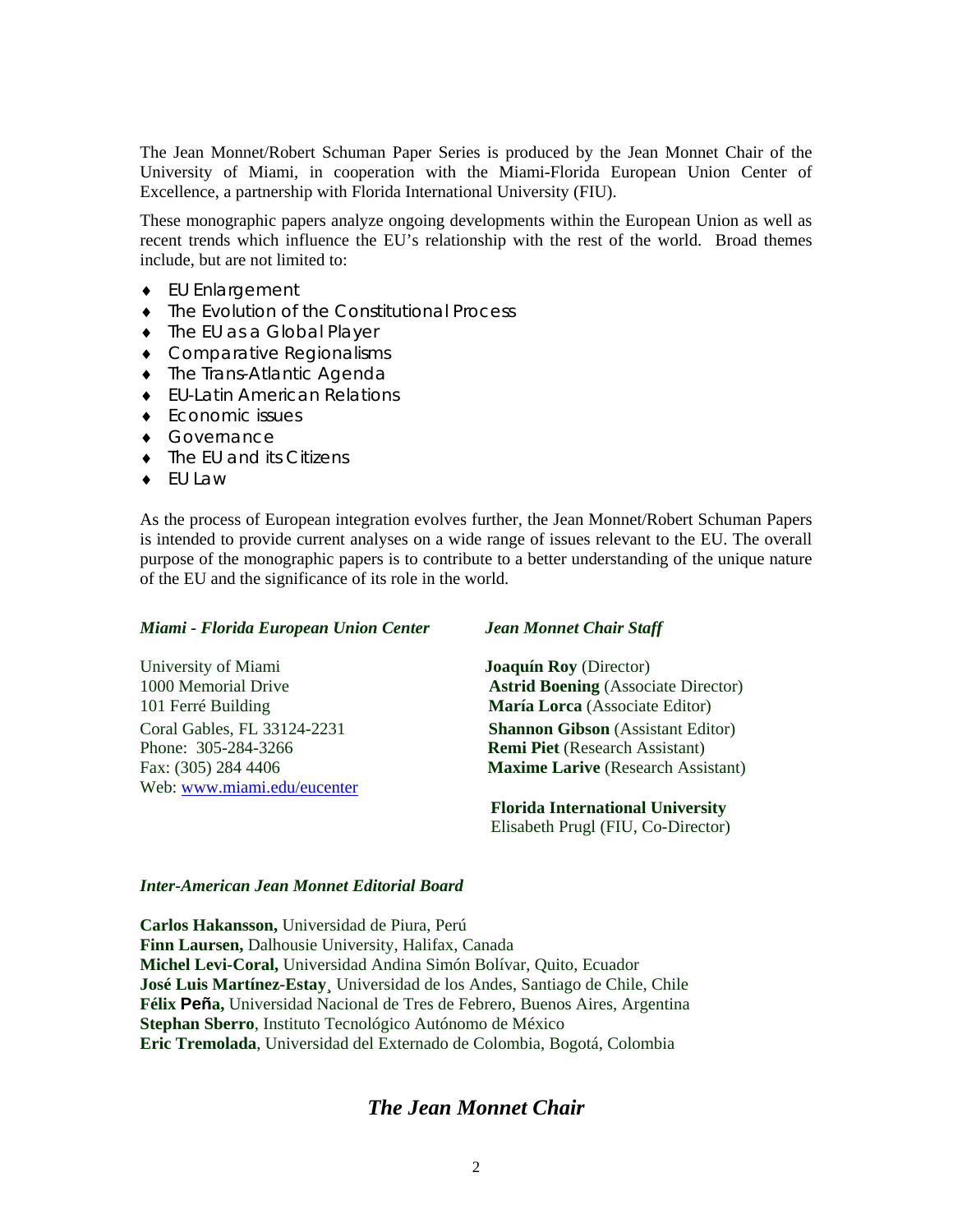## *Miami-Florida European Union Center of Excellence*

# Theory and Practice of Regional Integration<sup>\*</sup>

Finn Laursen[♦](#page-2-1)

### **Introduction**

In this paper I shall briefly outline the classical theories of integration, especially neofunctionalism, which dominated the debate about European integration from the very beginning in the 1950s until the early 1990s. Next I want to outline what I consider the most important contribution to integration theory in the last 10-15 years, namely Andrew Moravcsik's liberal intergovernmentalism. Then I will look at some of the most important critiques of liberal intergovernmentalism, especially public choice institutionalism and sociological institutionalism. I will finish with a brief case study, asking what we can learn in theory and practice from the rise and fall of the Constitutional Treaty.

#### **Classical theories[1](#page-2-2)**

Theories of integration have mainly been developed to explain European integration. Europe was the region of the world, where regional integration started in the early 1950s with the European Coal and Steel Community (ECSC) in 1952. Ernest Haas theorized this experience in *The Uniting of Europe* (1958). The main theoretical contribution was the concept of spill-over. Later Lindberg used this concept to study the early years of the European Economic Community (EEC), which started its existence in 1958 (Lindberg, 1963). These early theories are usually referred to as neo-functionalist theories.

 There were some efforts to apply these neo-functionalist theories to integration in other parts of the world, especially in Latin America (Haas, 1961; Haas and Schmitter, 1964; Haas, 1967).

 The integration process in Europe experienced a crisis in the mid-1960, when General de Gaulle instructed his ministers not to take part in meetings of the EEC Council. In the Luxembourg compromise in January 1966 the then six members of the European Communities (EC) agreed to disagree. The French insisted that decisions by a qualified majority vote (QMV) could not take place, when a Member State opposed a decision because of important national interests.

 Some neo-functionalists tried to modify the theory to take account of the events in Europe in the mid-60s. This included Lindberg and Scheingold in *Europe's Would-Be Polity* (1970). But many students of European integration now stressed the 'logic of diversity' and the more intergovernmental aspects of the EC (e.g. Hoffmann, 1965, P. Taylor, 1983).

 Later in the 1990s Andrew Moravcsik developed 'liberal intergovernmentalism' to explain the process of integration in Europe, suggesting the combination of a liberal theory to explain national preference formation and an intergovernmental theory of interstate bargaining to explain substantive outcomes (Moravcsik, 1991, 1993). In his book *The Choice for Europe* he added a third

 $\overline{a}$ 

<span id="page-2-0"></span>♣ Paper prepared for presentation at the European Union Centre, University of Miami, Coral Gables, Florida, 25 February 2008.

<span id="page-2-1"></span>♦ Canada Research Chair and ad personam Jean Monnet Chair in EU Studies Department of Political Science and the EU Centre of Excellence (EUCE) Dalhousie University, Halifax, NS, Canada [\(www.euce.dal.ca](http://www.euce.dal.ca/))

<span id="page-2-2"></span><sup>&</sup>lt;sup>1</sup> This section relies upon Laursen 2003.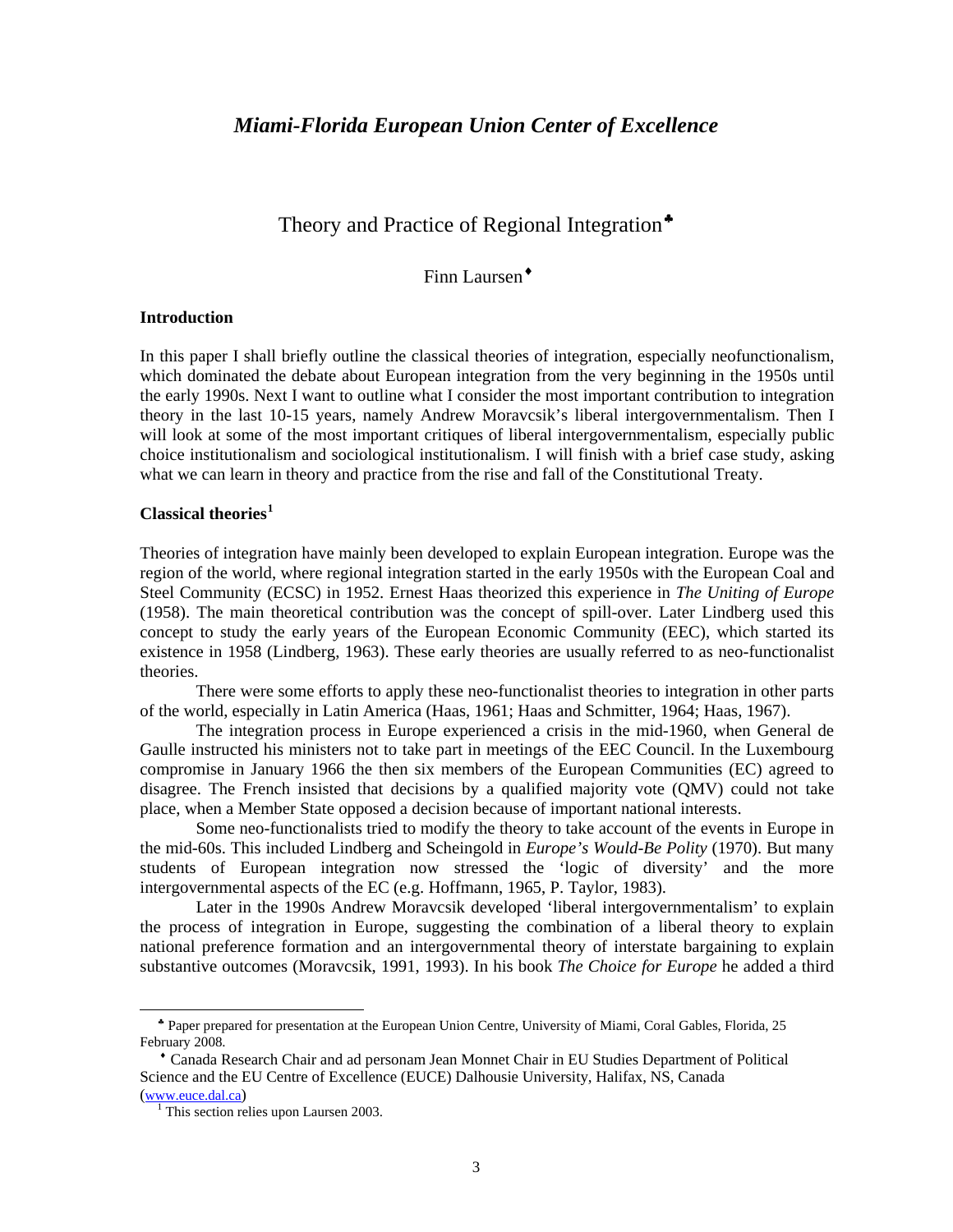stage, institutional choice, where pooling and delegation of sovereignty was seen as a way to create 'credible commitments' (Moravcsik, 1998).

 During the 1990s, in parallel with the IR debate concerning rationalist approaches vs. social constructivist approaches, it was also claimed that we need a social constructivist approach to understand European integration (e.g. Checkel, 1999; Marcussen et al., 1999).

 When early theories of integration were developed there was much discussion in the literature on how to define the concept. It was for instance discussed whether integration refers to a process or to an end product. Of course the two can be combined. Integration could then be defined as a process that leads to a certain state of affairs. Karl Deutsch, for instance, defined integration as "the attainment, within a territory, of a 'sense of community' and of institutions and practices strong enough and widespread enough to assure, for a 'long' time, dependable expectations of 'peaceful change' among its population." When a group of people or states have been integrated this way they constitute a "security community." 'Amalgamation', on the other hand, was used by Deutsch and his collaborators to refer to "the formal merger of two or more previously independent units into a single larger unit, with some type of common government" (Karl W. Deutsch et al., 1957: 5-6).

 Early efforts to study regional integration, as mentioned, mainly concentrated on the European Coal and Steel Community (ECSC) and the European Economic Community (EEC). In Ernst Haas's classical study of the ECSC, *The Uniting of Europe*, integration was defined as

 … the process whereby political actors in several distinct national settings are persuaded to shift their loyalties, expectation and political activities to a new center whose institutions possess or demand jurisdiction over the pre-existing national states (Haas, 1958: 16).

In Leon Lindberg's study of the early EEC, *The Political Dynamics of European Economic Integration*, integration was defined without reference to an end point:

 ... political integration is (1) the process whereby nations forgo the desire and ability to conduct foreign and key domestic policies independently of each other, seeking instead to make joint decisions or to delegate the decision-making process to new central organs; and (2) the process whereby political actors in several distinct settings are persuaded to shift their expectations and political activities to a new center (Lindberg, 1963: 6).

Lindberg considered his own concept of integration more cautious than that of Haas. Central to it was "the development of devices and processes for arriving at collective decisions by means other than autonomous action by national governments" (Ibid.: 5).

 Some concepts of integration applied in studies of the European Communities (EC) may be too specific if we want to conduct comparative studies. Clearly, the process of European integration within the EC has gone further than integration in other regional settings. A relatively loose definition may be better for comparative studies. However, it seems fair to say that collective decision-making is an important aspect of all regional integration efforts. This collective decision-making can cover a varying number of functional areas (scope). The decision-making process can be more or less efficient and the common institutions established can be more or less adequate (institutional capacity).

 What then explains changes in functional scope and institutional capacity of regional integration efforts? This is the central question in integration theory. Ernst Haas developed the concept of spill-over, which was also applied by Lindberg. According to Lindberg,

 ... spill-over" refers to a situation in which a given action, related to a specific goal, creates a situation in which the original goal can be assured only by taking further actions, which in turn create a further condition and a need for more action, and so forth (Lindberg, 1963: 10).

Haas saw the EEC as spill-over from the ECSC. He talked about "the expansive logic of sector integration." He predicted that the process would continue in the EEC. Liberalization of trade within the customs union would lead to harmonization of general economic policies and eventually spill-over into political areas and lead to the creation of some kind of political community (Haas, 1958: 311).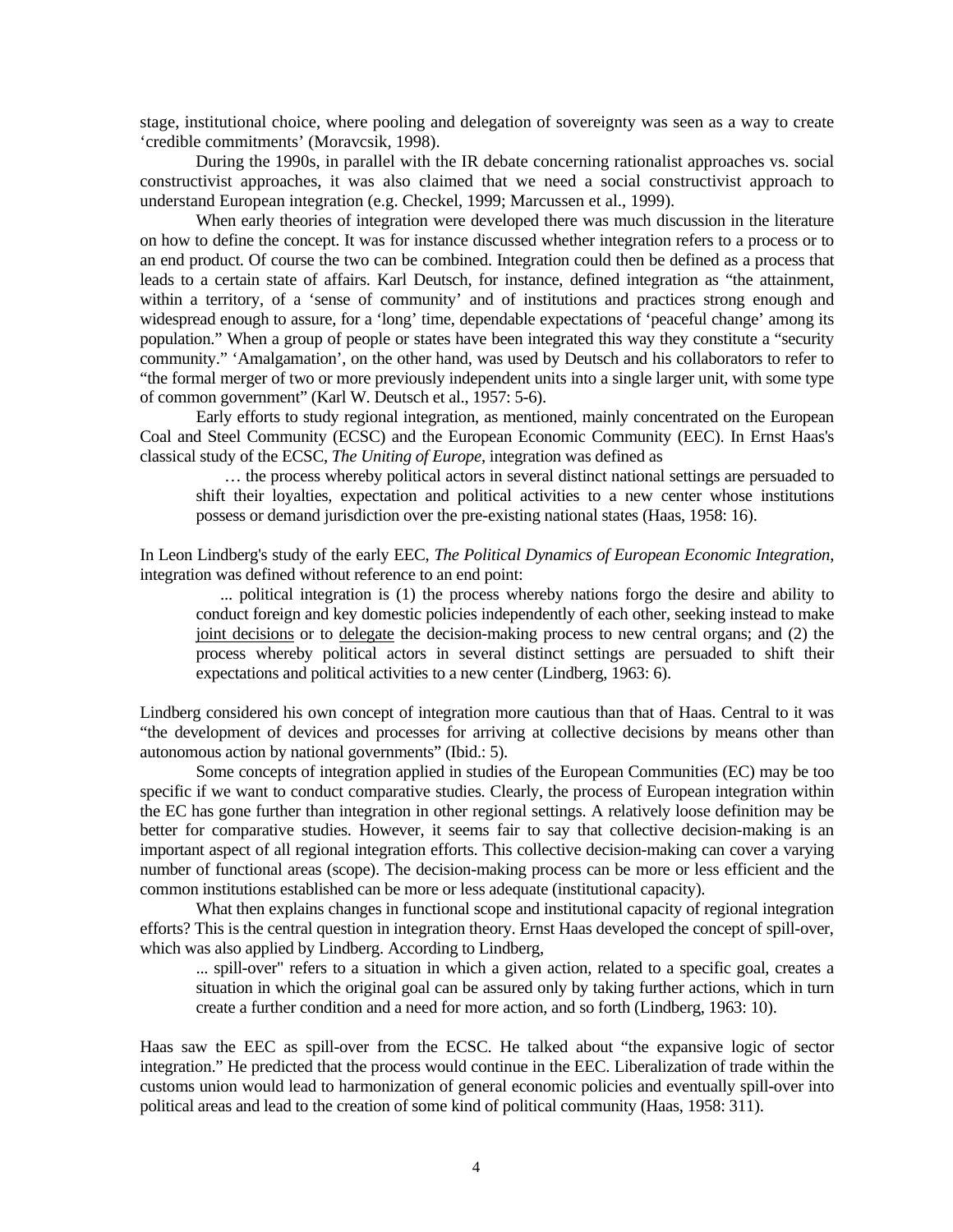When the European integration process experienced a crisis in the mid-1960s, however, many scholars concluded that Haas' early theory had been too deterministic. This included Haas himself, who now admitted that he had not foreseen "a rebirth of nationalism and anti-functional high politics." A revised theory would have to take account of "dramatic-political" aims of statesmen such as General de Gaulle (Haas, 1967).

 In a much-quoted article Stanley Hoffmann argued that the national situations and role perceptions were still rather diverse within the EC. In general he argued:

 Every international system owes its inner logic and its unfolding to the diversity of domestic determinants, geo-historical situations, and outside aims among its units (Hoffmann, 1966: 864).

So he contrasted the logic of integration with a logic of diversity. The latter sets limits to the degree to which the 'spill-over' process can operate. "It restricts the domain in which the logic of functional integration operates to the area of welfare." Hoffmann advanced the suggestion that "in areas of key importance to the national interest, nations prefer the certainty, or the self-controlled uncertainty, of national self-reliance, to the uncontrolled uncertainty" of integration (Ibid.: 882).

 The feeling that early theory had seen the process as too automatic led to various efforts to reformulate integration theory. The effort by Lindberg and Scheingold in the book *Europe's Would-Be Polity* deserves special mentioning (Lindberg and Scheingold, 1970). Lindberg and Scheingold now studied the EC as a political system, where inputs in the form of demands, support and leadership are transformed into outputs in the form of policies and decisions. They added three integration mechanisms to that of spill-over already developed by Haas, namely (a) *log-rolling and side-payments*, i.e. bargaining exchanges designed to "gain assent of more political actors to a particular proposal or package of proposals," (b) *actor*-*socialization*, i.e. the process whereby the "participants in the policymaking process, from interest groups to bureaucrats and statesmen, begin to develop new perspectives, loyalties, and identifications as a result of their mutual interactions," and (c) *feedback*, which mainly refers to the impact of outputs on the attitudes and behaviour of the public at large. If the public finds the output from the system good and relevant, support for the system is expected to increase.

 Integration was seen as a *political* process by Lindberg and Scheingold. On the demand side various domestic groups have expectations and lobby the governments for certain outcomes. On the supply side coalition formation and leadership are seen as central aspects of the process. To get decisions through the system you must have the support of various groups and individual decisionmakers. This is where the role of the independent Commission was seen as important in the EC. The Commission can actively try to build coalitions to overcome national resistance to new policies and decisions, i.e. exercise supranational leadership.

 How would the EC's new momentum associated with the completion of the Internal Market in the EC during the years 1987-92 fit in with Lindberg and Scheingold's revised neo-functionalist theory of international integration. Quite well, one could argue. The EC was gradually expanding its scope, developing new policies to complement early policies, including technology, environment and monetary policies. The Internal Market project was partly due to feedback processes. The originally chosen approach of harmonization to overcome non-tariff barriers to trade (NTBs) had produced too few results. A new approach was necessary. Industry made demands. The Commission of Jacques Delors contributed with leadership. Also, the Single European Act (SEA) adopted in 1986 introduced qualified majority voting (QMV) as the rule to complete the Internal Market. The practice of unanimity, which had become the rule after the Luxembourg compromise in January 1966, had contributed to a slow down or even halting of the process of integration. Further, the negotiation process of the Intergovernmental Conference (IGC), which negotiated the SEA in 1985, had its own dynamics of linkages and bargaining exchanges (log-rolling and side-payments). We thus find some of the major mechanisms and dynamics singled out by second-generation neo-functionalist theoreticians such as Lindberg and Scheingold well represented in a catalogue of explanatory factors (Laursen, 1990).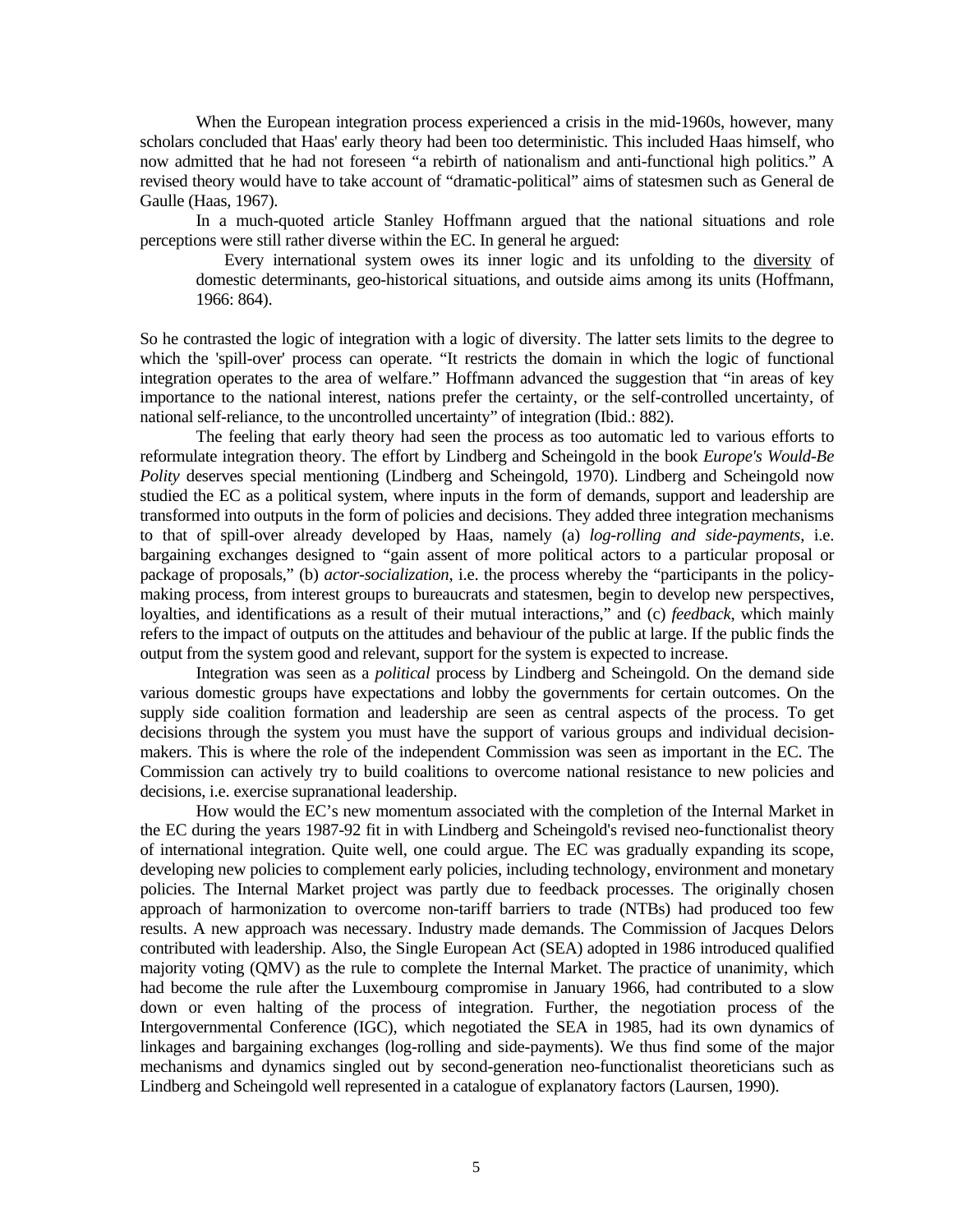But one can argue that converging national interests were important or even decisive. This included changes in domestic politics in some of the Member States, in particular in France under President Mitterrand (Moravcsik, 1991). Maybe neo-functionalists had not studied domestic politics sufficiently? Maybe they exaggerated the role of supranational institutions? With these questions we turn to liberal intergovernmentalism.

#### **Liberal Intergovernmentalism**

Andrew Moravcsik's liberal intergovernmentalism (Moravcsik, 1993 and 1998) has become an important reference point for most recent studies of integration, especially the big decisions he refers to as 'grand bargains'. The framework includes three phases: national preference formation, interstate bargaining and institutional choice (See fig. 1).

| <b>Stages</b>                                                       | <b>National Preference</b><br><b>Formation</b>               | <b>Interstate Bargaining</b>                                                                                                 | <b>Institutional Choice</b>                                                                                                 |
|---------------------------------------------------------------------|--------------------------------------------------------------|------------------------------------------------------------------------------------------------------------------------------|-----------------------------------------------------------------------------------------------------------------------------|
| Alternative<br>independent<br>variables<br>underlying<br>each stage | What is the source of<br>underlying national<br>preferences? | Given national<br>preferences what<br>explains the efficiency<br>and distributional<br>outcomes of interstate<br>bargaining? | Given substantive<br>agreement, what<br>explains the transfer<br>of sovereignty to<br>international<br>institutions?        |
|                                                                     | Economic interests<br>or<br>Geopolitical interests?          | Asymmetrical<br>interdependence<br>or<br>Supranational<br>entrepreneurship?                                                  | Federalist ideology<br><sub>or</sub><br>Centralized technocratic<br>management<br><b>or</b><br>More credible<br>commitment? |
| Observed<br>outcomes at<br>each stage                               | Underlying<br>national<br>preferences                        | Agreements on<br>substance                                                                                                   | Choice to delegate<br>or pool decision-making<br>in international<br>institutions                                           |

### Figure 1: **International Cooperation: A Rationalist Framework**

Source: Moravcsik (1998), p. 24.

The first stage concerns national preference formation. The central question asked by Moravcsik here is whether it is economic or geopolitical interests that dominate when national preferences of member states are formed. The answer based on major decisions in the European integration process was that economic interests are the most important.

The second stage, interstate bargaining, seeks to explain the efficiency and distributional outcomes of EU negotiations. Here two possible explanations of agreements on substance are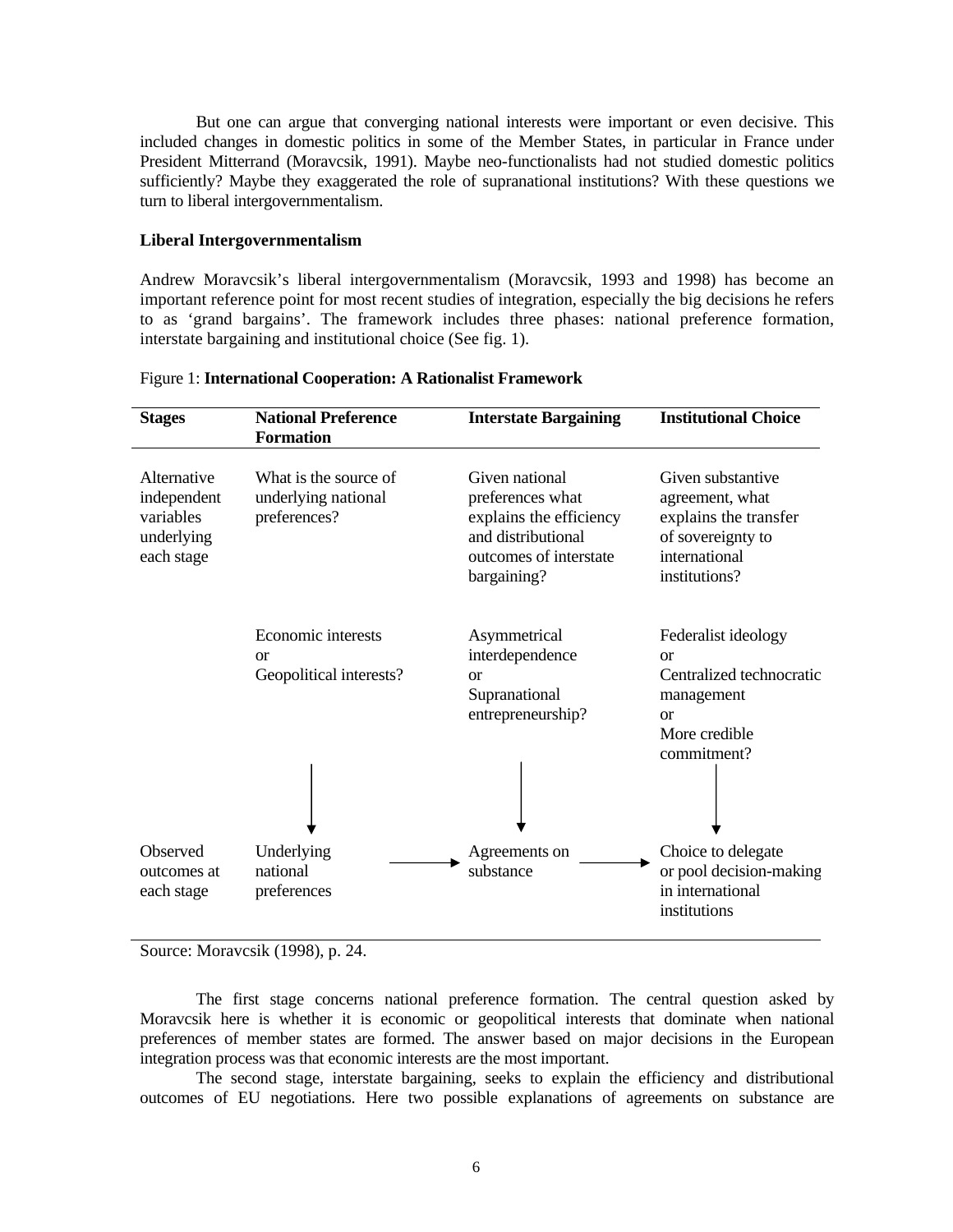contrasted: asymmetrical interdependence or supranational entrepreneurship. Moravcsik arrives at the answer that asymmetrical interdependence has most explanatory power. Some member states have more at stake than others. They will work harder to influence outcomes and may have to give more concessions. On the other hand, the role of the Community actors, first of all the European Commission is not considered very important.

According to Moravcsik three factors are likely to determine the outcomes of interstate bargaining:

 1. The value of unilateral policy alternatives, relative to the status quo, which underlies *credible threats to veto.* 

2. The value of alternative coalitions, which underlies *credible threats to exclude*.

 3. The opportunities for *issue linkage* or side-payments, which underlie "package deals" (Moravcsik, 1998, 63).

 Summarizing the discussion of the first point Moravcsik says: "those who more intensely desire the benefits of cooperation will concede more to get them." Summarizing the discussion of the second point he says: "the credible threat of exclusion is likely to generate an even more powerful pressure on recalcitrant states than does the threat of nonagreement." In respect to linkage strategies Moravcsik observes that the major constraint lies in their domestic distributional implications. Concessions often create domestic losers. This will limit the use of package deals (Ibid., pp. 63-67).

We should not forget that Moracvsik mostly studied 'grand bargains'. It may be true that credible threats to exclude or veto play an important role in these. But in day-to-day decision-making the third factor, issue linkage, plays a more important role, and so do the Community institutions.

The third stage, institutional choice, explores the reasons why states choose to delegate or pool decision-making in international institutions. Delegation in the EC/EU case refers to the powers given to the Commission and the European Court of Justice. Pooling of sovereignty refers to the application of majority decisions in the Council, in practice mostly qualified majority voting (QMV). To explain institutional choice Moravcsik contrasts three possible explanations: Federalist ideology, centralized technocratic management or more credible commitment. The answer he gives is that states delegate and pool sovereignty to get more credible commitments. Pooling and delegation is a rational strategy adopted by the member states to pre-commit governments to future decisions, to encourage future cooperation and to improve future implementation of agreements (Ibid., p. 73).

Using theories of decision-making, negotiations and international political economy in general in an elegant combination has allowed Moravcsik to construct a parsimonious framework for the study of international cooperation including 'grand bargains' like EU treaty reforms.

#### **Institutionalist Critiques of Liberal Intergovernmentalism**

Rational choice institutionalists assume that actors have fixed preferences and that they behave instrumentally to maximize the attainment of preferences. "They tend to see politics as a series of collective action dilemmas." They "emphasize the role of strategic interaction in the determination of political outcomes." And, they explain the existence of institutions by reference to the functions those institutions perform (Hall and Taylor, 1996, pp. 944-45). With such a definition Moravcsik would qualify as a rational choice institutionalist. Another well-know student of European integration that would fit into this group is Mark Pollack (2003).

However, Moravcsik does not assign much importance to Community institutions in the 'grand bargains'.. At first sight it can look surprising that an approach called 'liberal intergovernmentalism' which includes 'institutional choice' as an important part should end up assigning a relatively unimportant role to institutions in major EU reforms. After all, 'credible commitments' are said to require 'pooling and delegation' of sovereignty. But, in the process of making the 'grand bargains' in the history of European integration the EC institutions were not assigned an important role. Those bargains were made by the member states. However, when it comes to implementing the bargains the Community institutions are considered important.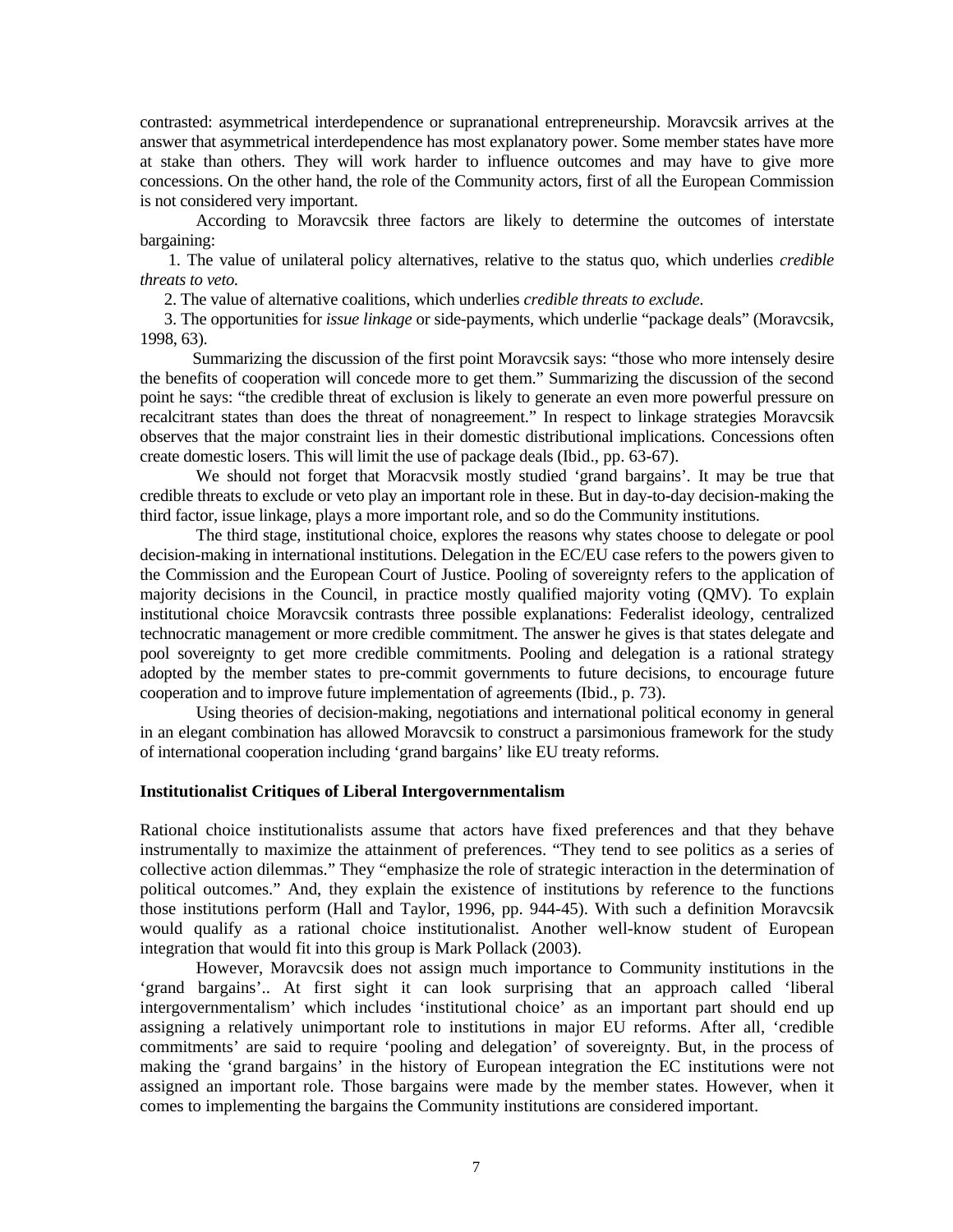If we refer to Peterson's three levels of analysis (Peterson, 1995), we could say that Moravcsik is an intergovernmentalist when he studies 'history-making decisions' at the suprasystemic level, but admits of an important role for EC institutions at the systemic level of policysetting as well as assuring implementation.

 Institutionalists certainly assign great importance to EC institutions in day-to-day EC/EU politics (see especially Hix, 1999). The European Commission proposes legislation. The EC institutions, including the Commission and the European Court of Justice (ECJ), get involved with surveillance and enforcement of decisions. The Commission issues reports on implementation of directives. Member States that do not implement will be shamed at first and face the prospects of an ECJ infringement case later.

 But there are also institutionalists who argue that EC institutions can play an important role in the treaty reforms, which has taken place through IGCs. Derek Beach studied the role of EC institutions in successive reforms, from the Single European Act (SEA) in the mid 1980s until the Constitutional Treaty (Beach, 2005). Based on negotiation literature Beach finds two reasons why leadership may be required in international negotiations, including IGCs:

- 1. The first bargaining impediment in complex, multi-party negotiations is that parties can have difficulties in finding a mutually acceptable, Pareto-efficient outcome owing to *high bargaining costs.*
- 2. The second bargaining impediment relates to *coordination problems* that can prevent the parties from agreeing upon an efficient agreement – even if there are low bargaining costs (Ibid, 18-19).

These bargaining problems can be solved if an actor with privileged information steps in and helps the parties get to the Pareto frontier. Leadership can also create a *focal point* around which agreement can converge (Ibid., 19-20). Bargaining costs are 'often so high that most governments are forced to rely upon the expertise of the Council Secretariat and Commission for legal and substantive knowledge, and assistance in brokering key deals' (Ibid., p. 258)

 When the original European Communities were created there were no preexisting Community institutions that could play the role of EC institutions (although the High Authority of the ECSC played a role in the corridors when the latter two Communities were created). An intergovernmentalist analysis should therefore be expected to be the way to analyze the creation of the Communities as distinguished from their later reforms. But doesn't the initial creation then depend on national leadership of some kind? Can we explain the creation of the ECSC without looking at the role of leadership by Jean Monnet, Robert Schuman and others? Can we explain the creation of the EEC without the leadership roles played by some Benelux leaders, including especially Paul Henri Spaak from Belgium?

 Liberal intergovernmentalism, i.e. Moravcsik, finds agreement in the 'grand bargains' among states in Europe relatively easy. The states have enough information to find relatively efficient solutions without a political entrepreneur, he argues. "Transaction costs of generating information and ideas are low relative to the benefits of interstate cooperation." National governments have resources to generate information. They can, "regardless of size … serve as initiators, mediators, and mobilizers." So EC negotiations are "likely to be efficient" (Moravcsik, 1998, p. 61)

 The Moravcsik proposition has been question by other institutionalists than Beach. A similar critique has been formulated by Jonas Tallberg in the book *Leadership and Negotiation in the European Union* (2006).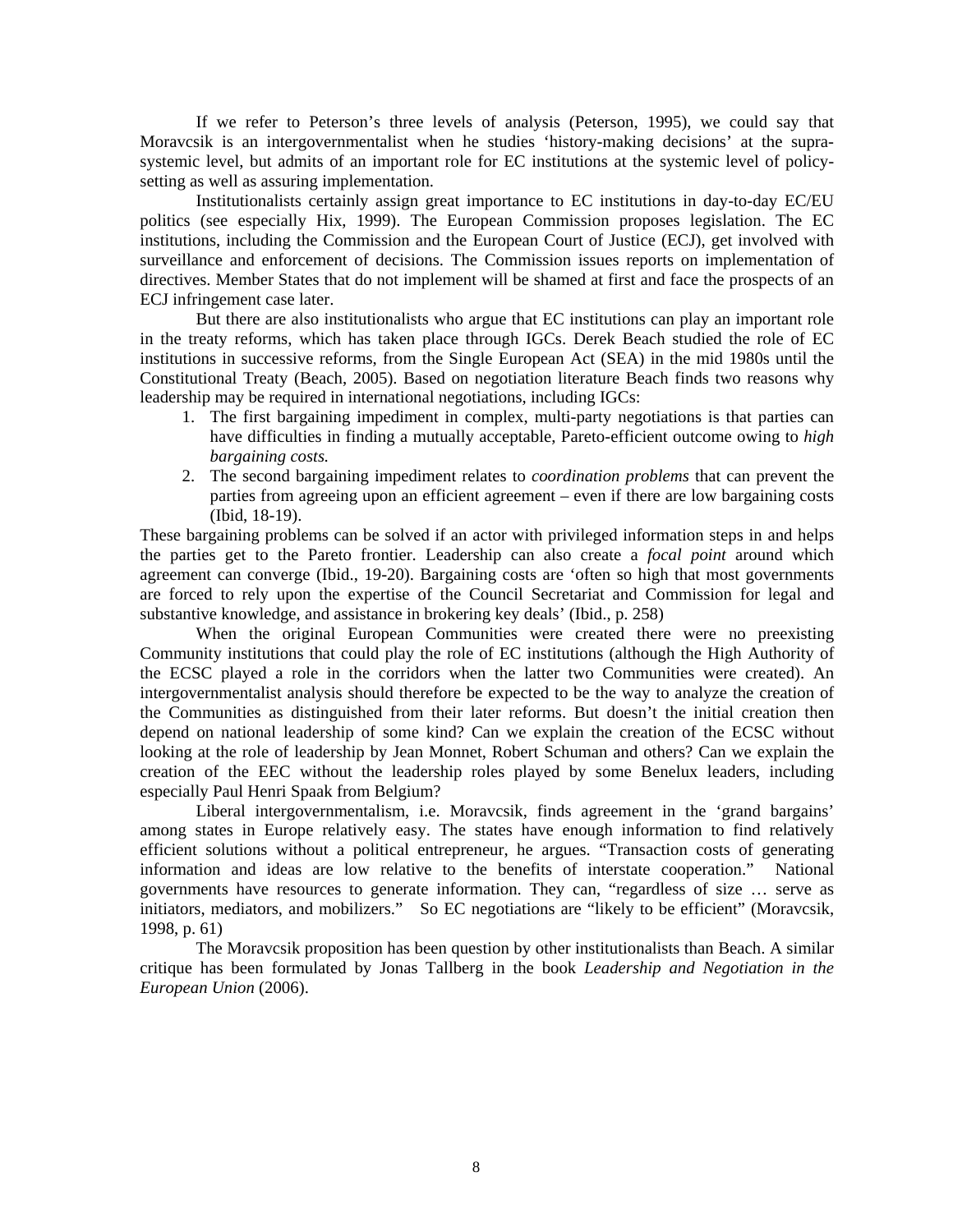

 We reproduce Beach's analytical scheme in fig. 2. The argument by Beach is not that Community institutions always have influence in IGCs and treaty reforms. The research question is when and under what conditions do Community institutions have influence? The model singles out a number of variables that help explain influence, like resources, negotiation context and leadership strategies.

 Many other institutionalists have developed explicit criticisms of liberal intergovernmentalism. Institutionalism is usually divided into three groups: rational choice, historical and sociological (see for instance Hall and Taylor, 1996, and Aspinwall and Schneider, 2001).

 Historical institutionalists "tend to have a view of institutional development that emphasizes path dependency and unintended consequences." Institutions structure a nation's response to new challenges (Hall and Taylor, 941-42). An important article suggesting how historical institutionalism can be used to study European integration was written by Pierson (1996). Pierson puts emphasis on the gaps that emerge in the Member States' control of the process.

 Sociological institutionalists give a very broad definition of institutions including "not just formal rules, procedures or norms, but the symbol systems, cognitive scripts, and moral templates that provide the 'frames of meaning' guiding human action." Institutions provide cognitive templates that affect identities and preferences. Culture is important. Sociological institutionalists are interested in "what confers 'legitimacy' or 'social appropriateness' on some institutional arrangements but not others" (Hall and Taylor, 947-49).

 Liberal intergovernmentalists see the EU Member States as unitary rational actors that are in control of the process of integration. In the big decisions the EU institutions do not play a very important role. Historical institutionalists see gaps emerging in the Member States' control and attribute more importance to EU institutions. Sociological institutionalists pay attention to values,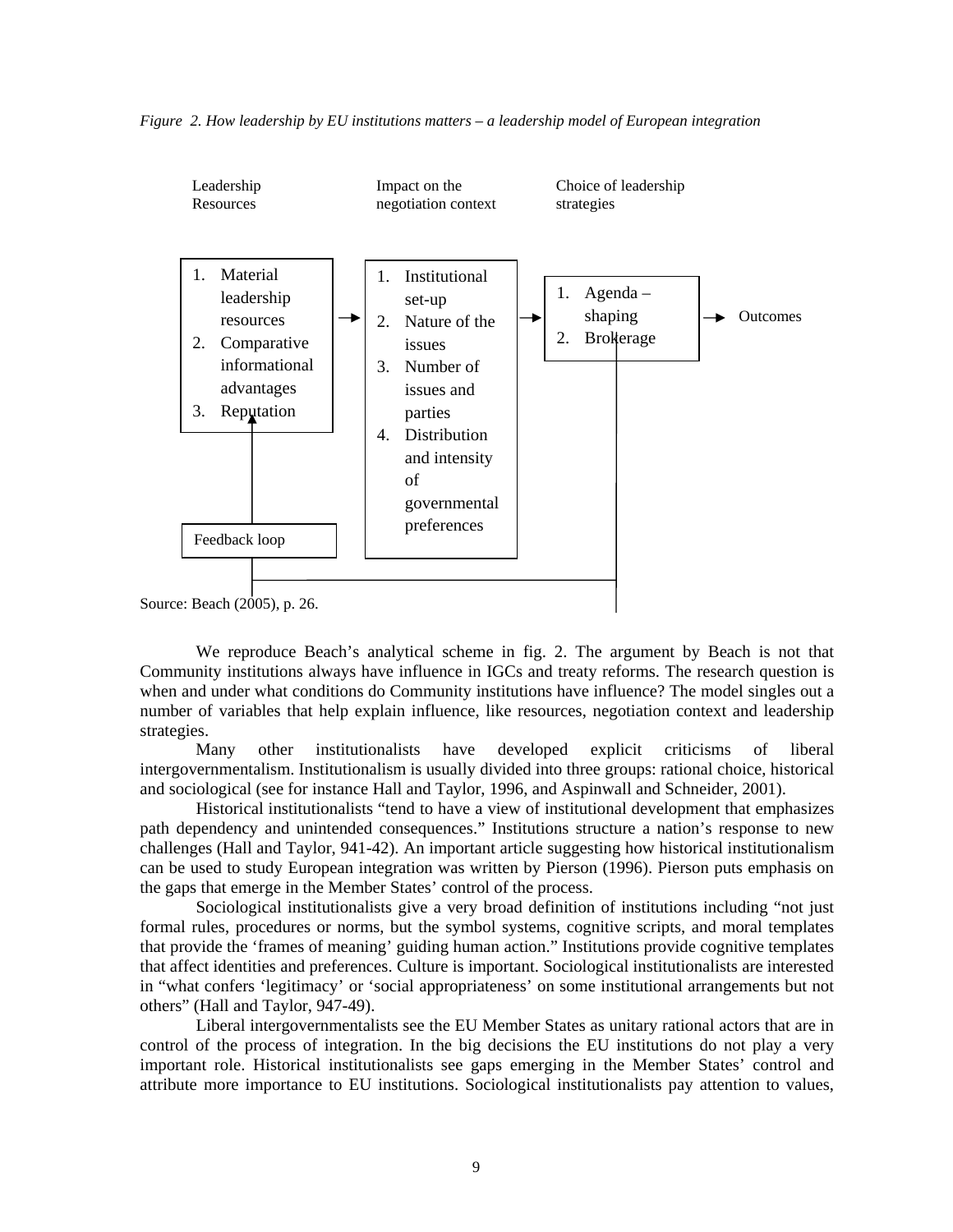ideas and identities. An important research question seen from a sociological perspective then is this: Is a common European identity emerging? (see also Risse, 2004)

A special issue of the *Journal of European Public Policy* in 2002 raised a number of theoretical issues inspired by historical and sociological institutionalism. Gerda Falkner argued in the introduction that treaty-reform studies should move "beyond formal treaty reform, and … transcend economic interests and bargaining power" (Falkner, 2002a, 1). This was of course directed towards Moravcsik's approach. Reforms also take place through ECJ decisions as well as day-to-day interpretations by the Commission and the governments. Treaty-reform studies should be interested in "agency by EU-level actors" and "dynamics such as learning, socialization, and the incremental institutionalization of policy paradigms at the EU level" (Ibid, p. 2). She suggested that EU treaty reforms could be studied as three-level games, with EU institutions forming a third level. "This approach contextualizes member state power and bargaining to see how both are embedded in a dense web of structuring factors, many of which originate from EU-level institutions and procedures" (Ibid., p. 4). Sociological institutionalists believe that institutions shape preferences. A rationalist approach is insufficient when it comes to understanding preferences.

Criticisms from historical and sociological institutionalists go in different directs. They clearly do not form a coherent theory or model. The closest we get to a clear sociological institutionalist model is the one developed by Berthold Rittberger in his book, *Building of Europe's Parliament: Democratic Representation Beyond the Nation-State* (2005). He formulates the following sociological institutionalist hypothesis concerning the empowerment of the European Parliament:

 States will create or empower the EP as a response to a perceived lack of resonance between domestically internalized norms of democratic governance and progressive European integration which generates a mismatch between collectively held norms of democratic governance and governance at the EU level (Rittberger, 2005, p. 19).

This hypothesis has been developed to explain the increased importance of the EP in the EU institutional setup. It does not claim to explain other institutional reforms produced by IGCs. But it suggests that normative constraints play a role in treaty reforms.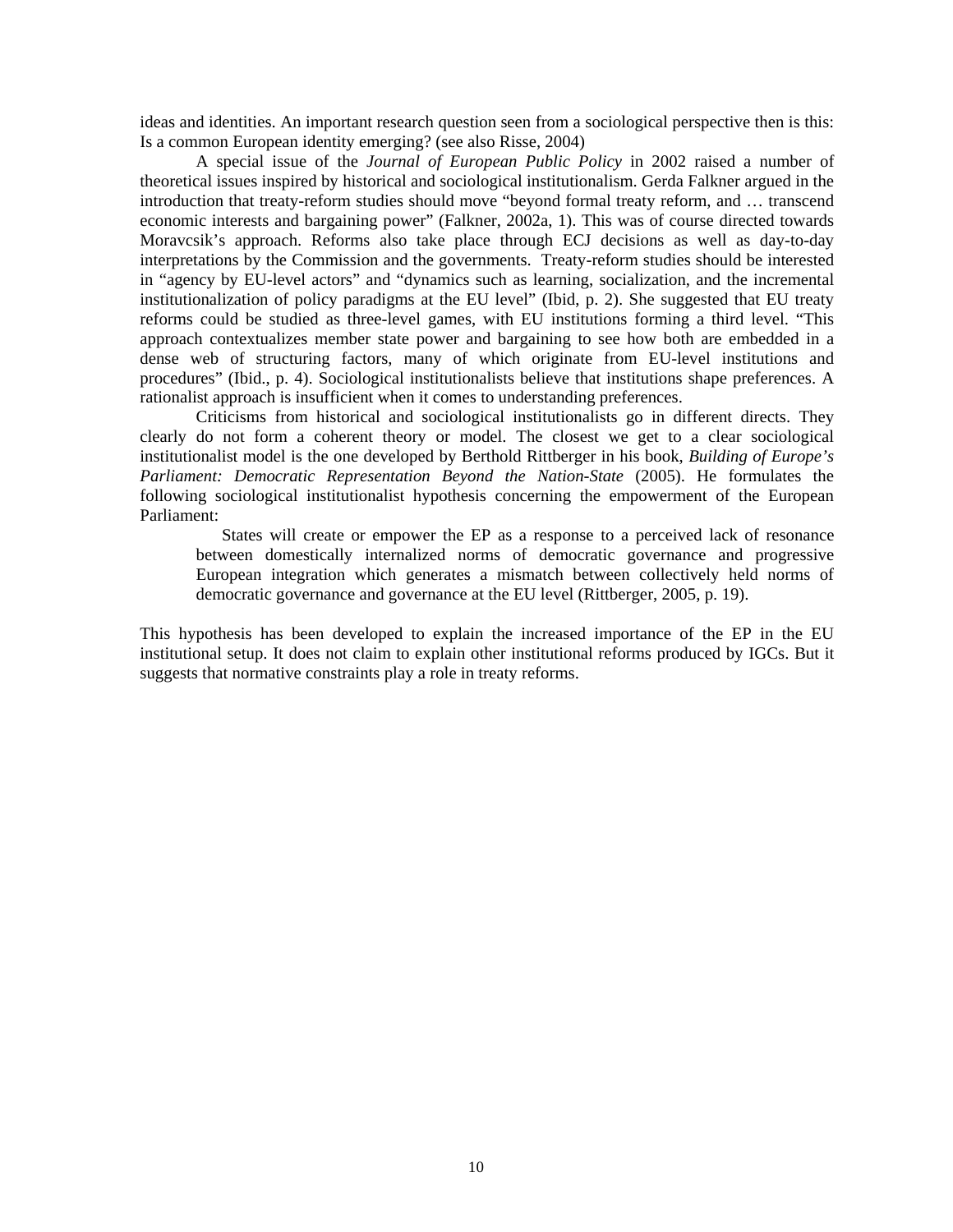Figure 3: Overview of Rittberger's theoretical argument



 $\overline{a}$ 

# **The Case of the Constitutional Treaty[2](#page-10-0)**

The Constitutional Treaty died when the French and Dutch electorates voted 'no' to ratification in 2005. The death was formally announced by the Member States in June 2007 when it was decided to drop efforts to resuscitate the Constitution and instead negotiate another treaty called a Reform Treaty, which subsequently has become the Lisbon Treaty. Although the Reform Treaty will include most of the institutional innovations of the Constitutional Treaty all references to 'Constitution' have been dropped. So have references to symbols of constitutionalism.

 The constitutionalist rhetoric had backfired. The rhetoric had made it sound as if the proposed treaty was more than it was. After all it was still a treaty among sovereign states. It was not a real constitution of a state. The Member States remained the 'masters of the treaty.' Had it been ratified future changes would still have required unanimity.

<span id="page-10-0"></span> $2^2$  This section largely reproduces the concluding chapter in Laursen 2008.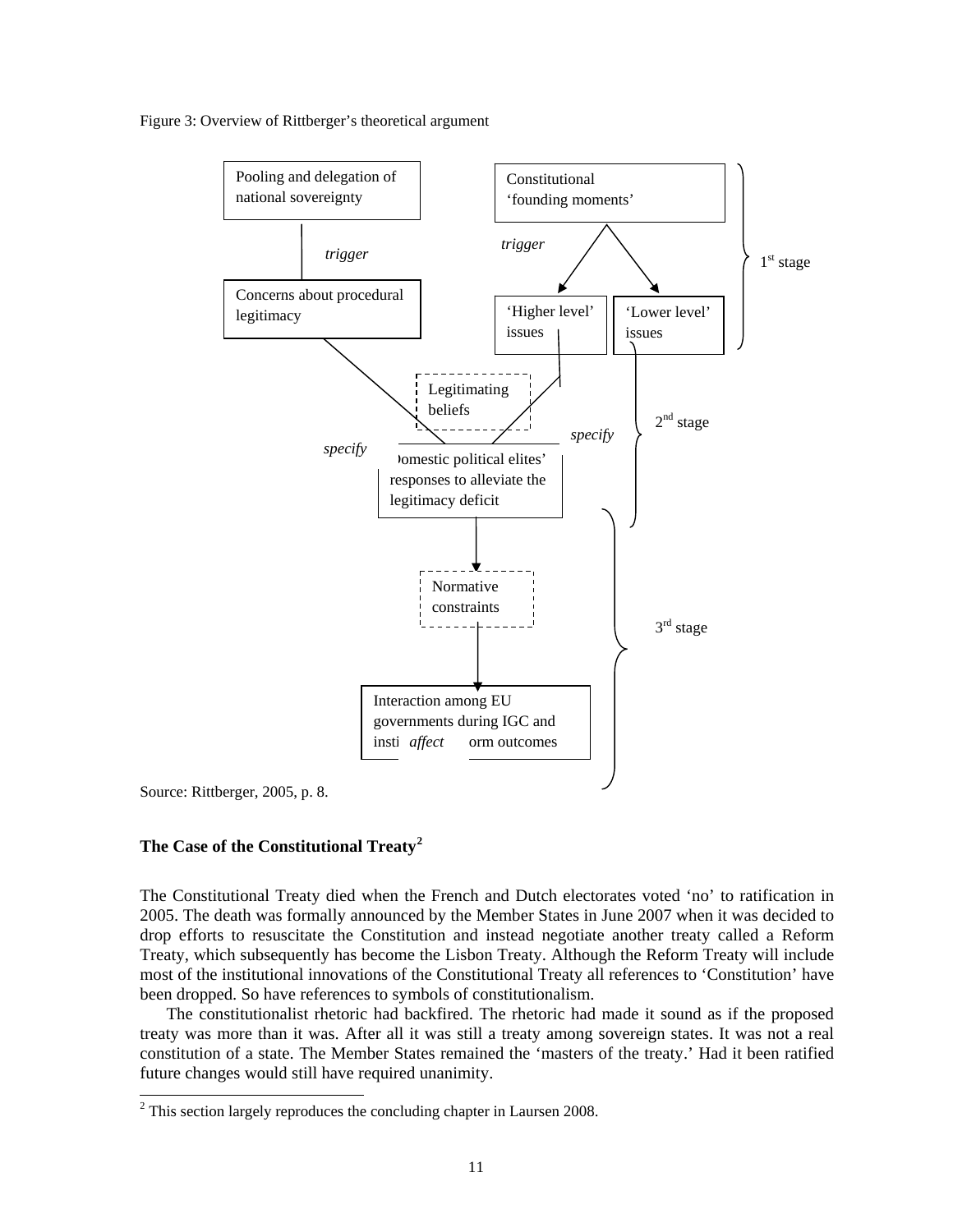The term 'constitution' is not well-defined. It has different meanings in different time periods and in different countries. But normally it refers to the organisation of a government and it implies the existence of restraints upon that government. Such restraints can exist through a division of powers among legislative, executive and judicial authorities as advocated by Charles-Louis de Montesquieu. Restraints can also be introduced by a vertical division of powers between different levels of government as we find in federal states. The famous US checks-and-balances would be a good example of a constitutional arrangement. Stipulations about individual rights also put restraints on governments (Friedrich, 1968).

 The moment we say 'government' we tend to think of 'states.' But the EU is not a state. It is an intergovernmental organisation of a special kind. By 'pooling' and 'delegating' certain powers to common institutions the Member States have created a governance system that is unique. Some decisions in the Council of Ministers can be made by a qualified majority vote (QMV). The Community institutions, first of all the Commission and the European Court of Justice (ECJ), have certain autonomy. EU institutions have supra-national powers, not found in other international organisations.

 This *sui generis* nature of the EU makes it difficult to use the concepts when we study national governments or states. Still, the supra-national aspects of the EU give it state-like features, and the EU has a system of governance with many built-in restraints. As such you can argue that it already has a constitution.

 To answer the question why the Constitutional Treaty was abandoned we obviously have to study the reasons for the 'no' votes in France and the Netherlands. If we do that it becomes clear that the voters in France and the Netherlands who dealt the Constitutional Treaty the death-blow did so for various reasons including some that had little or nothing to do with the Treaty itself. In France an important reason for voting 'no' was the economic situation in the country, which at the time was experiencing high unemployment. In the Netherlands many voted 'no' because they felt that they knew too little about the Treaty. These and other reasons mentioned by people when asked why they voted 'no' suggest that the use of referenda for ratifying EU treaties is very problematic, to say the least.

 The next question would then be why 10 countries decided that they wanted to use a referendum to authorise ratification of the Constitutional Treaty. Apart from the two countries that may have had a constitutional reason for a referendum, namely Ireland and Denmark, the other countries could have ratified the Treaty by a parliamentary vote. If we look at it historically the use of referenda has been relatively limited. The original six Member States of the European Communities (EC) ratified the founding Paris and Rome Treaties without referenda. The UK entered the EC in 1973 without a referendum, but had a referendum after an odd re-negotiation of membership in 1975. France had a referendum on the Maastricht Treaty in 1992 which resulted in '*le petit oui*,' which should have been a warning for President Jacques Chirac, who nonetheless called for a referendum about the Constitutional Treaty in the summer of 2004. Before that Prime Minister Tony Blair had decided that the UK would have a referendum about the Constitutional Treaty, which was at odds with the British concept of parliamentary sovereignty and the lack of historical practice of using referenda, with the exception of the 1975 referendum. In the case of the Netherlands it was the first EU referendum ever and the event was clearly mishandled by the government.

 The outcome of the rush to organise referenda was that two countries out of 27 ended up holding the EU hostage. Is that what democracy is about? The question is legitimate because the advocates of referenda claim that it is the most democratic way of making important decisions, which at least would presuppose that people vote about the question formulated for the vote and do not try to punish an unpopular government or are ignorant about the issues. It clearly looks as if the premises of the rush to use referenda were faulty.

 The alternative to direct democracy, including the use of referenda, is indirect or representative democracy. We elect members to Parliaments so that they can put in the work it takes to become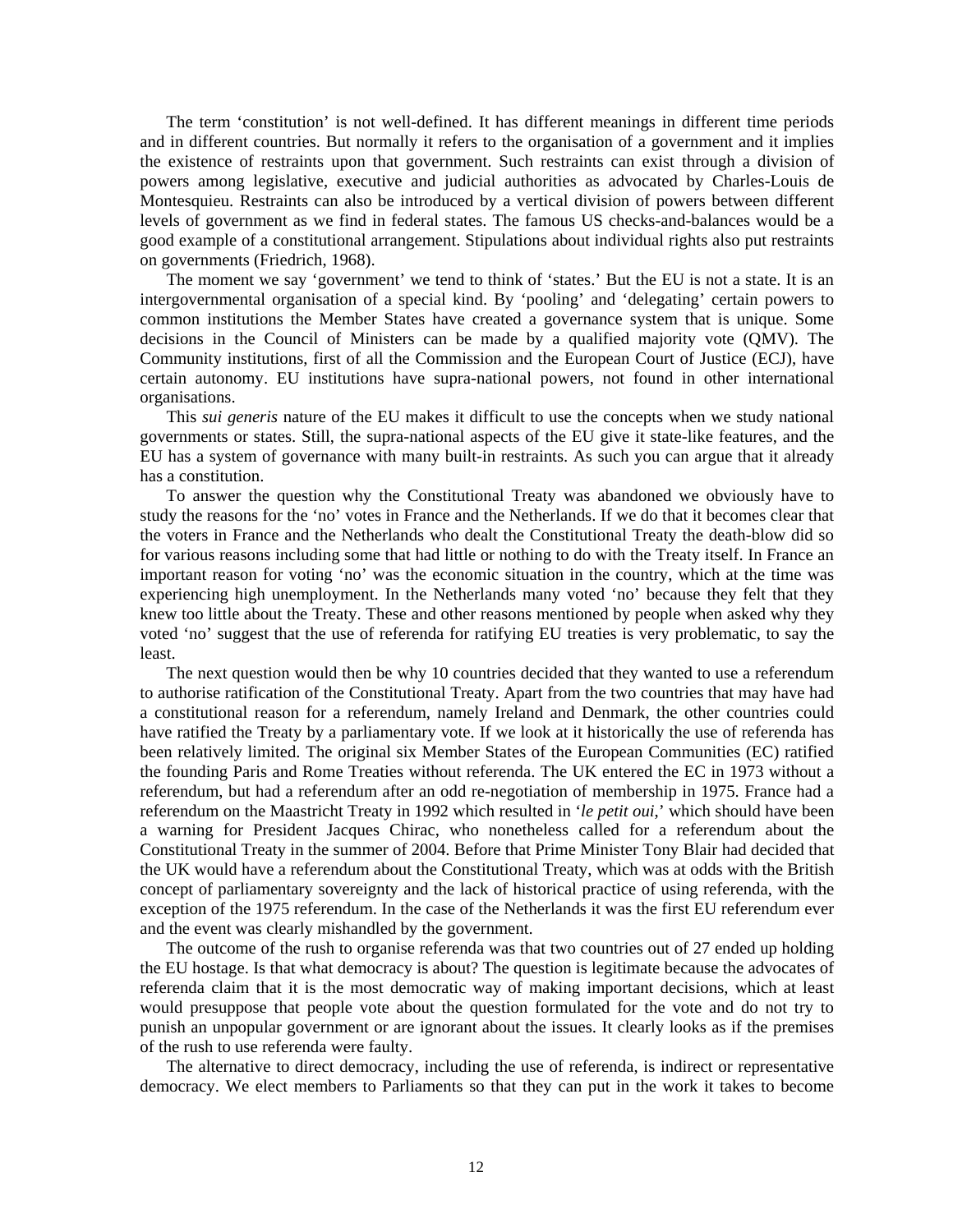familiar with the issues and then decide on our behalf. Why not continue to do it that way in the EU too?

 The defeat of the Constitutional Treaty is a defeat of direct democracy. The fall-back position, representative democracy and ratification of treaty reforms by parliamentary votes, is now confirmed by the new strategy of the Reform or Lisbon Treaty. Dropping all the constitutionalist rhetoric and symbols should make it possible for most Member States to ratify that treaty by parliamentary votes.

 Trying to create greater legitimacy through the European Convention (2002-03) did not work, we now have to conclude. The wider participation in the Convention allowed more Members of national Parliaments (MPs) and Members of the European Parliament (MEPs) to take part and this may have affected some of the content of the Draft Constitutional Treaty which emerged from the Convention in the summer of 2003. But efforts to have a much wider debate starting from the post-Nice agenda in 2000 had limited success. The Constitutional Treaty was negotiated by political elites, whether we look at the Convention or the IGC 2003-04. The Convention could not have drafted a treaty without the leadership by the Praesidium. Deliberation may have framed some issues and created constraints on the governments, but where governments saw important national interests at stake they bargained hard in the IGC. It took the leadership of the Irish Presidency to pull through an agreement in June 2004.

 The problem then was ratification. Here too political leadership was needed. But such leadership was not forthcoming in France and the Netherlands. The two governments failed dismally. Lack of information or misinformation contributed to the 'no' votes.

 So deliberation, highly celebrated by advocates of deliberative democracy, did not produce more legitimacy. All the calls for more deliberation, dialogue and debate did not in the end create greater common identity, institutional trust or political legitimacy. We agree with Moravcsik on this (Moravcsik, 2006).

 But two German scholars seem to disagree with that conclusion. Despite the doubts one can have about the Convention method, Thomas Risse and Mareike Kleine have maintained that the method increased the legitimacy of EU constitutionalisation considerably. The argument was based on the theory that more accountability (input legitimacy), increased transparency (throughput legitimacy) and enhanced problem-solving capacity (output legitimacy) should produce more legitimacy (Risse and Kleine, 2007). The argument stayed theoretical, however, and no comparative measurements of legitimacy were presented. The Convention should not be blamed for the ratification failure, the authors maintain, because the failure was due to the large gap between elite consensus and skepticism among many citizens. But, we may ask, should more legitimacy not mean less skepticism among citizens?

The EU as a Process of Constitutionalisation

The treaties founding the EC/EU are formally speaking treaties concluded between sovereign states. Changes in these treaties require the consent of all Member States. But these treaties have created a system that is different from classical intergovernmental organisations. There has been a certain delegation and pooling of sovereignty (Moravcsik, 1998). The Commission and ECJ have what has been called 'supra-national' powers and they can make decisions that are binding on the Member States. Also, an increasing number of decisions in the Council of Ministers can be taken by a qualified majority vote (QMV). Other scholars talk about 'supra-national governance' (e.g., Sandholtz and Sweet, 1998). This, it could be argued, has taken the EC/EU in the direction of a federal system, especially because of the interpretation given by the ECJ of the treaties.

 The treaties have a strong constitutional character—even Moravcsik talks about "quasiconstitutional institutions" (Moravcsik, 1998, 2). They define vertical and horizontal divisions of powers and include various checks-and-balances. Treaty reforms have changed the institutional balance somewhat over time, and the functional scope of the EC/EU institutions has increased gradually. The EP has increased its powers and the use of QMV has expanded.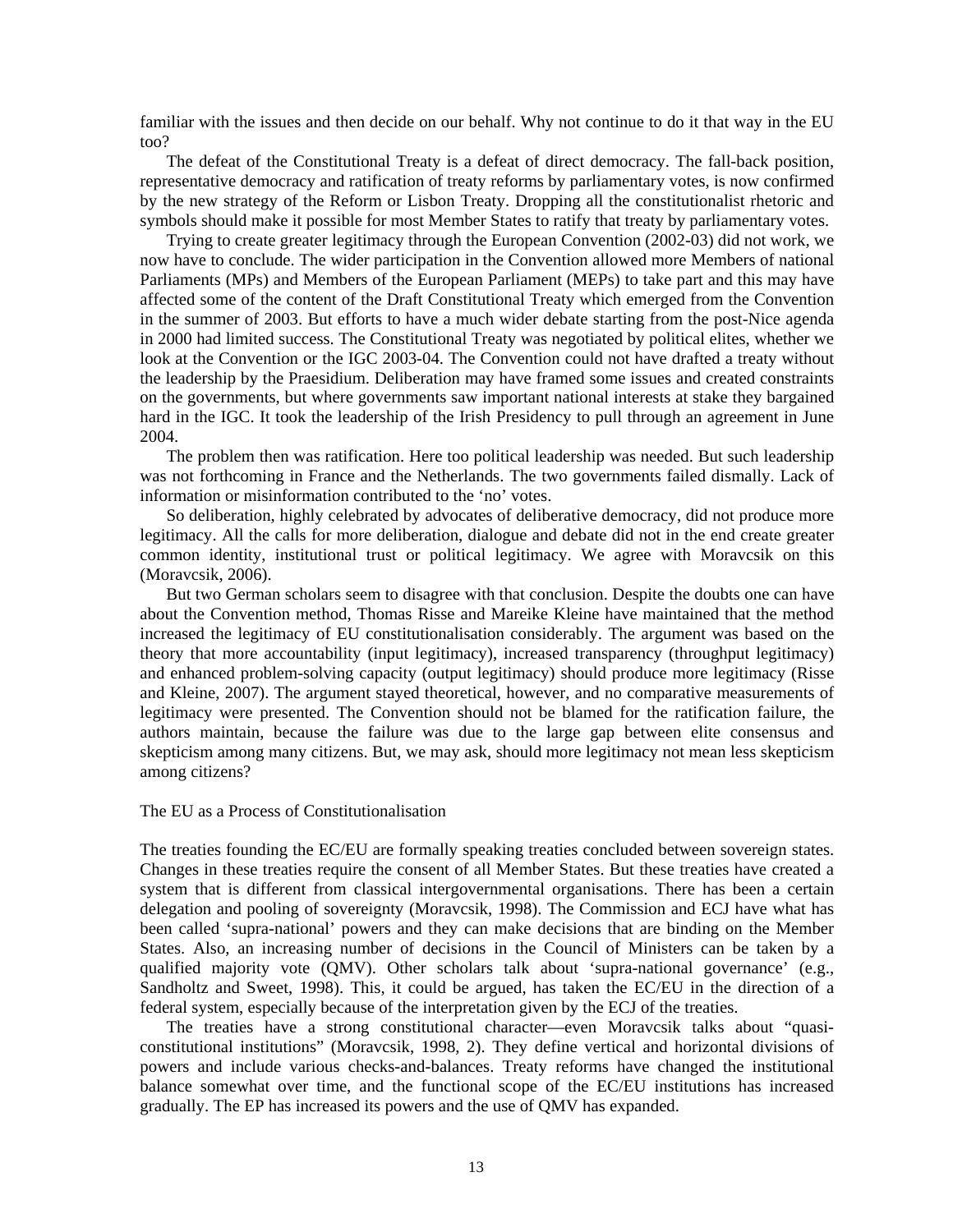The ECJ has, as mentioned, made important contributions to this process of constitution-building in the EC/EU. Early in the 1960s the ECJ made decisions about direct effect—the so-called *Van Gend en Loos v. Nederlandse Administratie der Belastingen* case in 1963—and the supremacy of Community law—the so-called *Costa v. ENEL* case in 1964. Various ECJ rulings contributed to the consolidation of the internal market, thus driving economic integration forward. The treaties create entities that have state-like properties. Thus, the EC has formal powers to make treaties with third parties and internally the Member States must adapt national rules to the requirements of EC rules (Hix, 2005, 121-126). The constitutional character of the EC treaties was noticed by legal scholars early on, including for instance Eric Stein (1981), and in 1986 the ECJ described the founding treaties as a 'constitutional charter' (Hix, 2005, 121). Later on Joseph Weiler and other legal scholars have contributed to this debate (e.g., Weiler, 1999).

 Constitutionalisation is more than legal integration spurred by the ECJ. It is also about fundamental rights, separation of powers and democracy (Rittberger and Schimmelfennig, 2007). It is thus also about the role of Parliaments. Constitutionalisation has been defined by Alec Stone as:

 [T]he process by which the EC treaties evolved from a set of legal arrangements binding upon sovereign states, into a vertically integrated legal regime conferring judicially enforceable rights and obligations on all legal persons and entities, public and private, within [the sphere of application of EC law] (quoted in Weiler, 1997, 97).

 Concerning fundamental rights the ECJ has recognised these as part of the EC legal system since 1969 (Rittberger and Schimmelfennig, 2007, 213). The Single European Act (SEA) for the first time referred to these in the preamble, where the Member States declared that they were:

 [d]etermined to work together to promote democracy on the basis of fundamental rights recognized in the constitutions and laws of the Member States, in the Convention for the Protection of Human Rights and Fundamental Freedoms and the European Social Charter, notably freedom, equality and social justice (Treaties, 1987, 1009).

 When the Maastricht Treaty added references to citizenship of the Union (Article 8) and fundamental human rights were mentioned in a specific article (Article F) this process of constitutionalisation clearly continued (Council of the EC, 1992). The Amsterdam Treaty added: "The Union is founded on the principles of liberty, democracy, respect for human freedoms, and the rule of law, principles which are common to the Member States" (Article 6) (European Union, 1997). Thus, the EU Charter of Fundamental Rights incorporated in the Constitutional Treaty was a logical extension of this development.

 But should the EU have a (real) constitution? This question was formulated officially by the Laeken Summit in 2001 in the Declaration adopted then, which stated:

 The question ultimately arises as to whether … simplification and reorganisation might not lead in the long run to the adoption of a constitutional text in the Union. What might the basic features of such a constitution be? The values which the Union cherishes, the fundamental rights and obligations of its citizens, the relationship between Member States in the Union (Belgium, EU Presidency 2001).

The Draft Treaty subsequently developed by the European Convention was entitled Draft Treaty Establishing a Constitution for Europe, a title retained by the IGC which concluded the negotiations (European Convention, 2003; Council of the European Union, 2004). This Draft Treaty was still a treaty, but it could be seen as a step in the process of constitutionalisation without creating a 'real' constitution.

 In 1999 Weiler had asked the question "does Europe really need a constitution?" He expressed some skepticism, saying inter alia that "A formal constitution would rob Europe of its most important constitutional innovation: the principle of Constitutional Tolerance" (Weiler, 2000, 223). His argument was that the Treaty of Rome talked about "an ever closer union among the peoples of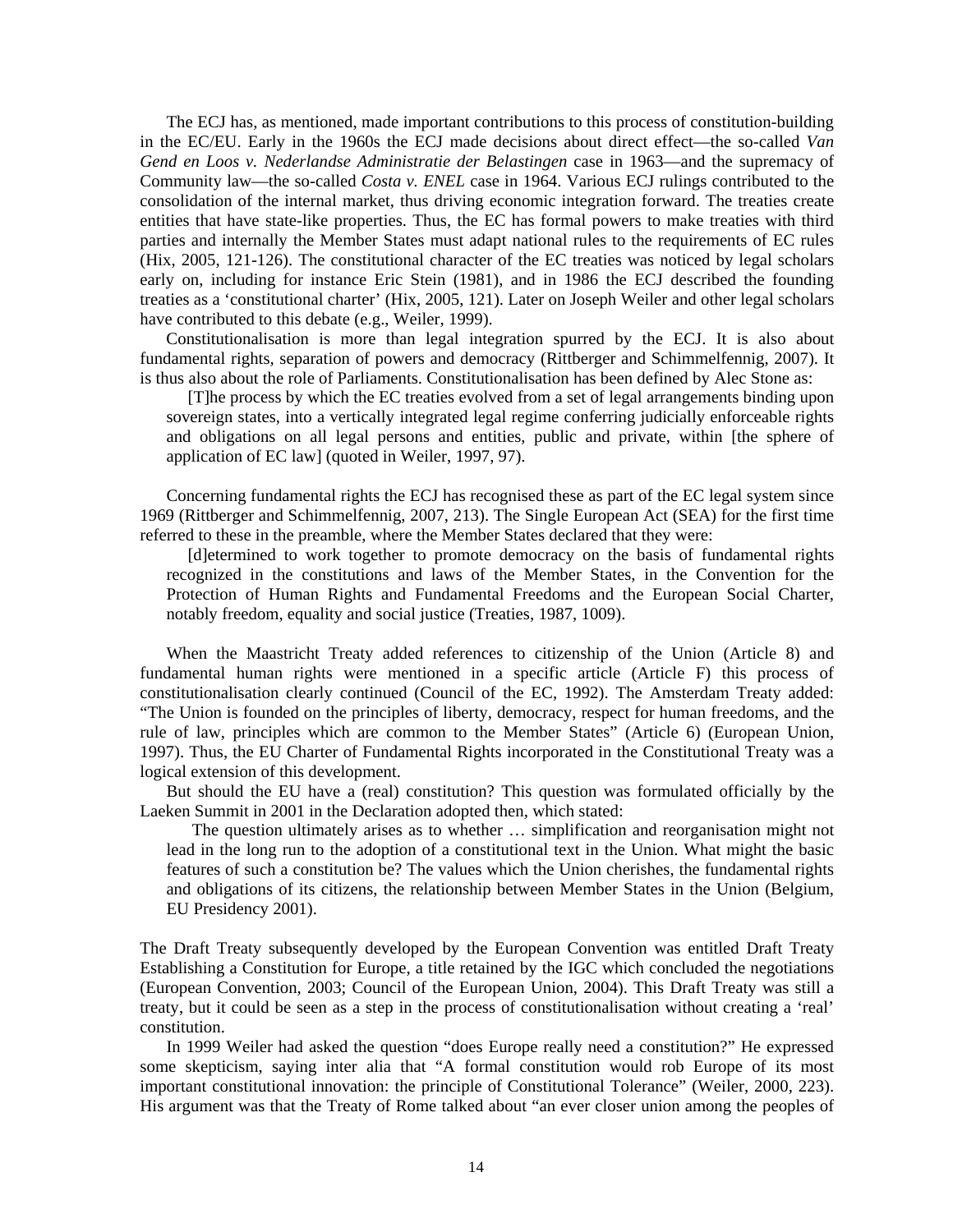Europe"—in plural. Thus, he said, Europe has rejected the 'One Nation' ideal, and the alien has been accorded human dignity.

 It could be argued that the founding fathers of the European Communities were inspired by federalist ideas. Jean Monnet mentioned the "negative experience of international co-operation, whose institutions were incapable of decision-making." He therefore proposed "a joint sovereign authority" for the first European Community, the European Coal and Steel Community (ECSC) in 1950 (Monnet, 1978, 295). He also wanted to "abandon the unanimity rule in favour of a new system in which, to everybody's advantage, the idea of the common interest would replace that of the national interest" (*ibid.*, 353). Monnet inspired the French Foreign Minister Robert Schuman to propose the European Coal and Steel Community (ECSC) in 1950. In the Schuman Declaration which started it all functional sector integration was seen as a step towards a European federation. The Declaration argued that:

 By pooling basic production and by creating a new high authority whose decisions will be binding on France, Germany and the other countries who may subsequently join, this proposal will create the first concrete foundation for a European federation which is so indispensable for the preservation of peace (Schuman, 1950, 49).

 Among scholars in the 1950s at least one American political scientist, Carl Friedrich, started talking about a 'federal trend' in Europe. He saw federalism a "the process by which a number of separate political organizations, be they states or any other kind of associations, enter into arrangements for making joint decisions on joint problems." In a federal arrangement "unity is combined with diversity in such fashion that there coexist spheres of autonomy for the inclusive community and exclusive community" (Friedrich, 1954 [1962]). Writing at the end of the 1960s Friedrich maintained that a federalising process was taking place in Europe (Friedrich, 1969). And federalism, according to Friedrich, was a kind of constitutionalism (Friedrich, 1968).

 At the early stages of European integration many scholars insisted on the *sui generis* nature of the institutional set-up. Ernst Haas, for instance saw "a symbiosis of inter-ministerial and federal procedures" (1958, 526). In the early 1980s William Wallace argued that the EU is more than an international regime (or international organisation), but less than a federal state (Wallace, 1983). Writing about the EC in 1991 Robert Keohane and Stanley Hoffmann echoed this. According to them:

- 1. The EC is best characterised as neither an international regime nor an emerging state but as a network involving the pooling of sovereignty.
- 2. The political process of the EC is well described by the term 'supranationality' as used by Ernst Haas in the 1960s (although not as often used subsequently) (Keohane and Hoffmann, 1991, 10).

 William Riker gave a formal, yet rather broad definition of federalism. As far as Riker was concerned, a constitution is federal, if

- 1. two levels of government rule the same land and people;
- 2. each level has at least one area in which it is autonomous; and

 3. there is some guarantee (even though merely a statement in the constitution) of the autonomy of each government in its own sphere (Riker, 1964, 11).

If we use this definition the EU is already federal in some areas. In the first pillar, the European Community, the EU has a fair amount of autonomy. The Union has exclusive competences at least in commercial policy and—among those members which have adopted the euro—monetary policy.

 The main deficiency of the EU from a federalist perspective is the pillar structure of the Union. The second pillar (CFSP) and the third pillar (JHA) remain intergovernmental. The Union has no real autonomy in these areas. But the transfer of a number of areas from the third pillar to the first pillar by the Amsterdam Treaty can be seen as part of a federalising process. This transfer was set to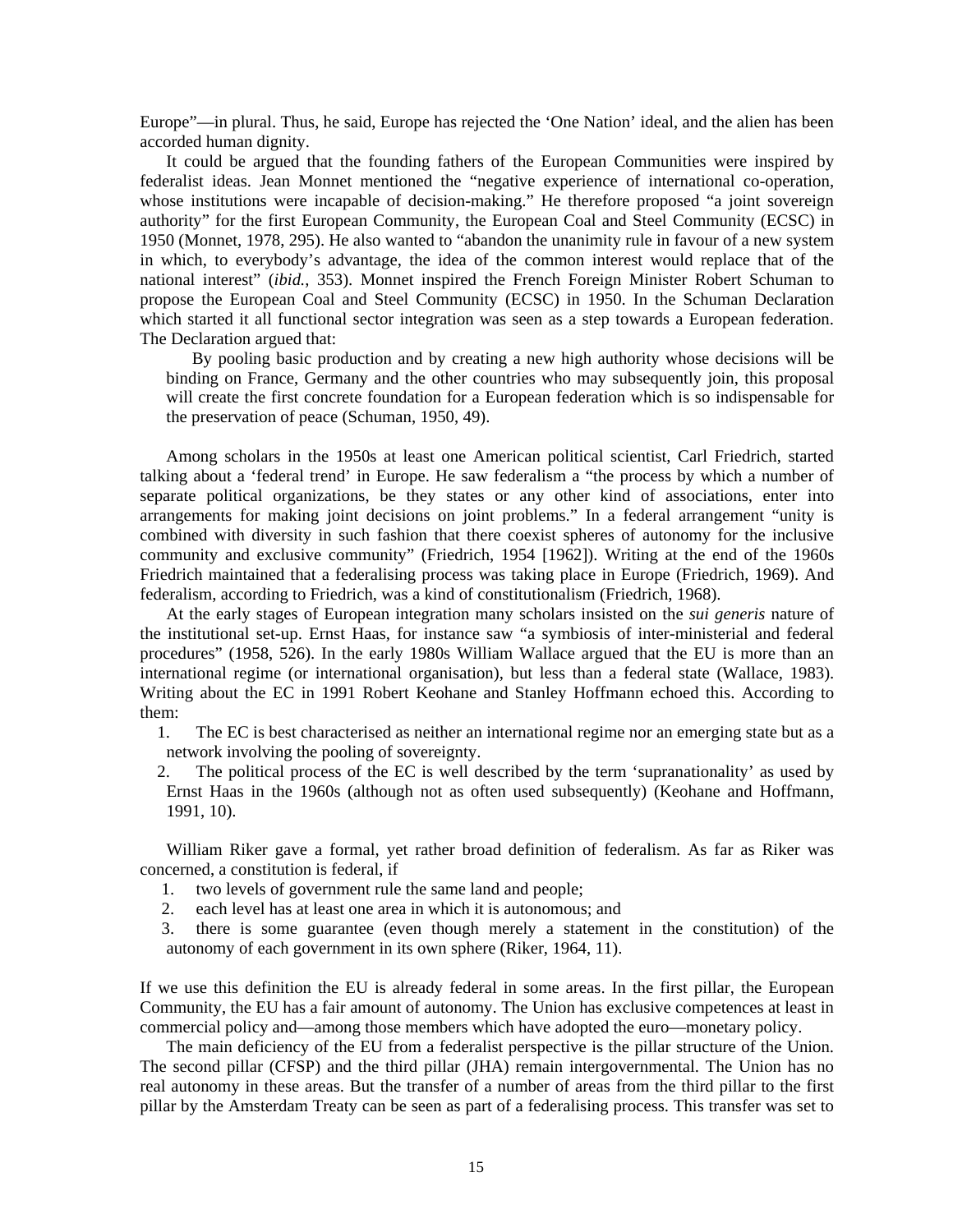continue with the Draft Constitutional Treaty. But even with the Constitutional Treaty CFSP would have remained intergovernmental.

Seen *in toto* the EU is not a state. Indeed, if we take Max Weber's classic definition of a state as an organisation having a monopoly of the legitimate use of force, then the EU is clearly not a state. In the EU only the Member States have armies and police forces. Whatever federalism there is in the EU, it is largely economic federalism.

If we look at existing federal states the minimum scope normally includes:

- 1. A single market;
- 2. A common commercial policy;
- 3. A single currency;
- 4. A certain minimum federal budget (fiscal federalism);
- 5. A common foreign and security policy; and
- 6. A common army.

 As we move down this list the EU starts looking less and less federal. The EU budget of little more than one per cent of the Union's Gross Domestic Product (GDP) remains very small compared with existing federal states. The common foreign and security policy (CFSP), although discussed much in connection with recent treaty reforms, has not changed fundamentally. The rapid reaction force now being created as part of the so-called European Defence and Security Policy (ESDP), after the war in Kosovo, and confirmed by the Treaty of Nice, is still limited to the so-called 'Petersberg Tasks' of peacekeeping, peace creation and conflict management. The Constitutional Treaty would have extended these tasks slightly, but it would not have extended federalisation to the 'high politics' areas of foreign, security and defence policy. These areas would remain intergovernmental and unanimity would remain the normal decision mode.

Has a Constitutional Equilibrium been reached?

Andrew Moravcsik has argued that a constitutional equilibrium has been reached by the EU (Moravcsik, 2005, 2006, 2007). According to him, "The Treaty of Rome has long provided the EU with a de facto constitution" (Moravcsik, 2007, 33). Although the EU's constitutional structure has federal elements it is essentially confederal, and the "EU does not (with a few exceptions) enjoy the power to coerce, administer, or tax." Constitutional change requires unanimity but "[s]uch a system is deeply resistant to any fundamental transformation without consensus among a wide variety of actors." So, despite some features of federalism, many of its most important elements are missing. Thus, "the EU has no police, no army, no significant intelligence capacity—and no realistic prospect of obtaining any of them" (*ibid.*, 34-35). And he argued that the Constitutional Treaty was not in fact a revolutionary document:

 Recent constitutional deliberations underscored the stability of existing constraints on political, coercive, fiscal, and administrative capacity. Notwithstanding its high-minded Philadelphian rhetoric, the proposed draft consolidated, rather than fundamentally reformed, the 'European constitutional settlement.' Few in recent constitutional debates called the EU's essentially confederal structure into question (*ibid.*, 36).

So the proposed reforms were incremental as earlier reforms of the Treaty of Rome had been.

 The main reason why people do not take more part in EU debates is the fact that most salient political issues such as health care, pensions, taxation and education remain overwhelmingly national. What the EU can do about another issue that people care about—namely unemployment is also limited because fiscal, labour market and education policies remain largely national. It is this problem of saliency of the issues dealt with at the EU level which also explains the low turn-out in elections for the European Parliament. Further institutional changes will not be able to get citizens to become more involved. As Moravcsik argues: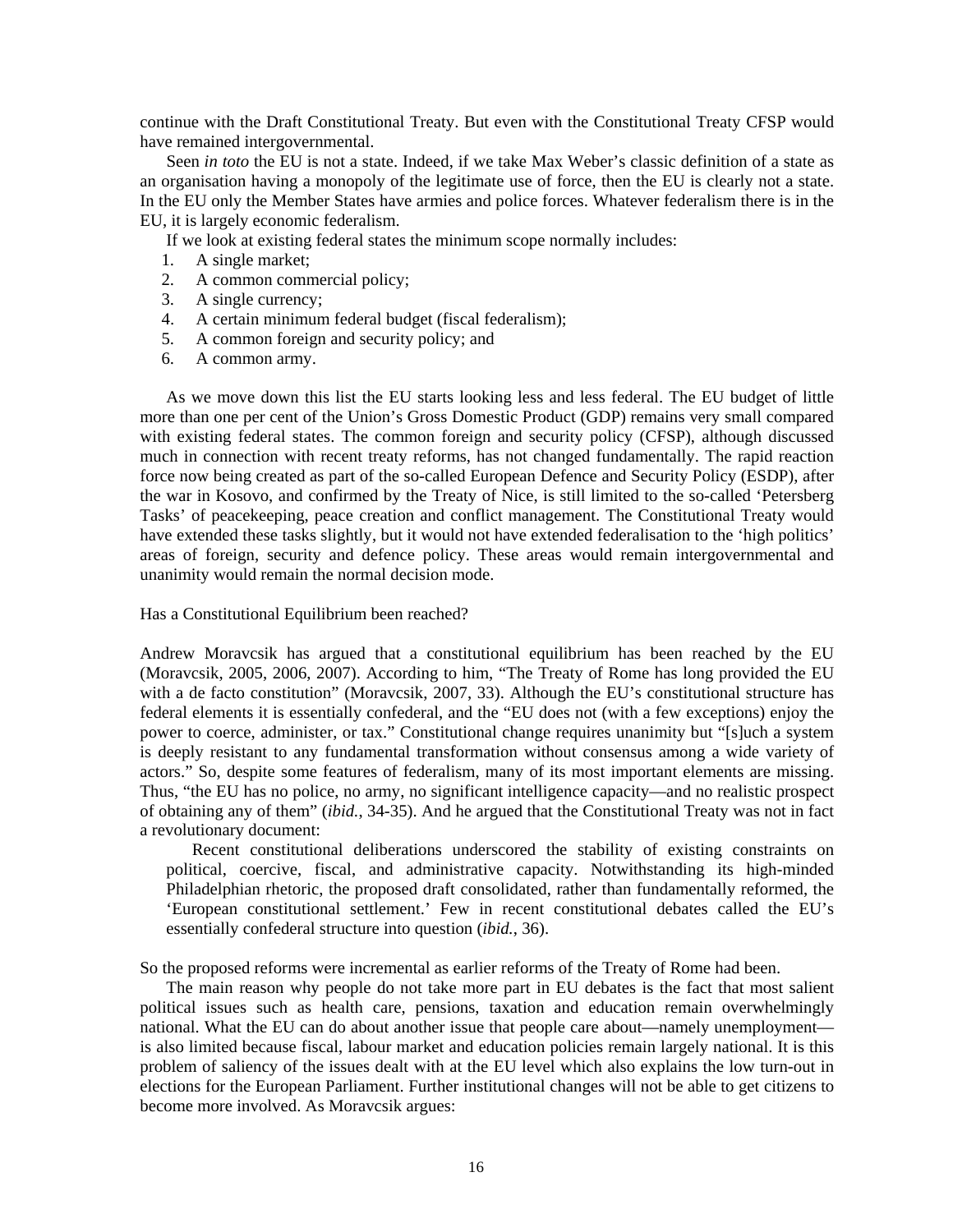Forcing the issue onto the agenda via a constitutional convention and referendum is counterproductive. This is the deepest lesson of the constitutional episode: from the very beginning with the Laeken Declaration—not simply at the end in a set of mismanaged referenda—the constitution utterly failed to inspire, engage, and educate European publics (*ibid.*, 43).

#### Implications for EU Scholarship

The final question we raise here is whether what Moravcsik calls "the constitutional episode" also has implications for EU scholarship, especially our theoretical debates. Not all scholars will agree with Moravcsik's analysis. Neo-functionalists and historical institutionalists may predict further processes of spill-over and a certain path-dependent trajectory of developments. Over time the functional scope of European integration has expanded, the powers of the European Parliament have increased and so has the use of QMV in the Council. Also membership has expanded over time. Although these changes may slow down now and in the future it seems that the potential for change is still there. There are still European countries that want to join the EU. As well, exogenous challenges, like threats of terrorism and environmental catastrophes, may put pressure on the EU Member States to pool and delegate sovereignty to a great extent than they do now. But Moravcsik's prediction that we should not expect fundamental change may well turn out to be correct.

 Debates about the EU's democratic deficit will probably keep popping up. But, as the European Parliament becomes a real legislator on par with the Council this debate will start sounding hollower. Delegation is normal in democracies. The philosophical ideal of a high degree of deliberation is not attained in most national political systems.

 If any theories or approaches to EU integration studies have suffered by the constitutional incident it seems to be some of the more social constructivist approaches, those inspired by theories of deliberative democracy. The constitutional debacle can be explained by rational theories of politics but it is difficult to see how social constructivism can explain the abandonment of the Constitutional Treaty.

 It is beyond the job of this paper to try to explain the new Lisbon Treaty. But dare we surmise that liberal inter-governmentalism will do a good job, when we can analyse that next step in European treaty reforms? The exception will be the continuing empowerment of the European Parliament, where social constructivism seems to have a comparative advantage in explaining the developments. Further, we cannot ignore the role of political leadership. On leadership both liberal intergovernmentalism and social constructivism are weak.

 Without knowing the final fate of the Lisbon Treaty we expect it to continue the trajectory of constitutionalisation of the European Union, simply because the Union needs a constitutional arrangement to create reliable commitments and legitimate governance. Will the politicians get it right this time? Will a return to a Jean Monnet-type gradualism help the EU to keep advancing? It seems that results—like jobs—are more important than symbols and rhetoric.

### **REFERENCES AND SELECT BIBLIOGRAPHY**

- Aspinwall, Mark and Gerald Schneider (2001), "Institutional research on the European Union: mapping the field," in Gerald Schneider and Mark Aspinwall, eds., *The rules of integration: institutionalist approaches to the Study of Europe.* Manchester: Manchester University Press, pp. 1-18.
- Beach, Derek (2005), *The Dynamics of European Integration: Why and when EU institutions matter.*  Basingstoke: Palgrave Macmillan.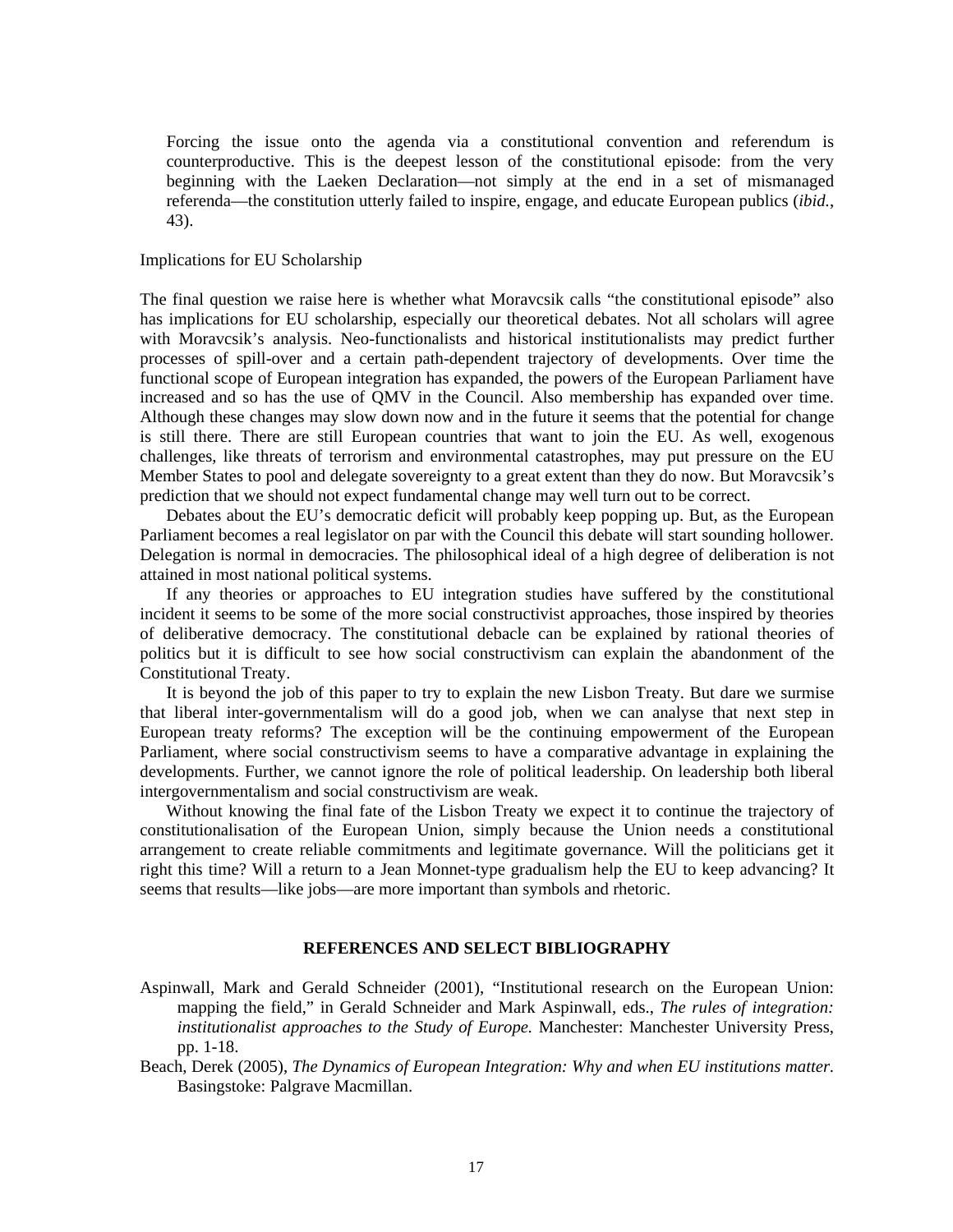- Beach, Derek and Colette Mazzucelli, eds. (2007), *Leadership in the Big Bangs of European Integration.* Basingstoke: Palgrave Macmillan.
- Belgium, EU Presidency (2001), "The Future of the EU: Declaration of Laeken," at http://www.eu2001.be/Main/Frameset.asp?reference=01-01&lang=en&sess=1068439877&.
- Checkel, Jeffrey T. (1999), "Social Construction and Integration," *Journal of European Public Policy* Vol. 6, No. 4, pp. 545-60.
- Christiansen, Thomas, Knud Erik Jørgensen and Antje Wiener, eds. (1999), "The Social Construction of Europe," Special Issue of *Journal of European Public Policy*, Vol. 6, No. 4.
- Council of the European Communities (1992), *Treaty on European Union*, Luxembourg: Office for Official Publications of the European Communities.
- Council of the European Union (2004), General Secretariat, *Draft treaty Establishing a Constitution for Europe as approved by the Intergovernmental Conference on 18 June 2004*, 2 volumes, Luxembourg: Office for Official Publications of the European Communities.
- Deutsch, Karl W. (1954), *Political Community at the International Level: Problems of Definition and Measurement.* New York: Doubleday and Co.
- Deutsch, Karl, et al. (1957), *Political Community and the North Atlantic Area: International Organization in the Light of Historical Experience*. Princeton, N.J.: Princeton University Press.
- Deutsch, Karl, et al. (1967), *France, Germany and the Western Alliance: A Study of Elite Attitudes on European Integration and World Politics*. New York: Charles Scriber's Sons.
- European Convention (2003), *Draft Treaty Establishing a Constitution for Europe*, Luxembourg: Office for Official Publications of the European Communities.
- European Union (1997), *Consolidated Treaties*, Luxembourg: Office for Official Publications of the European Ciommunities.
- Friedrich, Carl J. (1962), "Federal Constitutional Theory and Emergent Proposals," in Arthur W. Macmahon (ed.), *Federalism: Mature and Emergent*, New York: Russell and Russell, 510-533.
- Friedrich, Carl J. (1968), *Constitutional Government and Democracy*, fourth edition, Waltham: Blaidell.
- Friedrich, Carl J. (1969), *Europe: An Emergent Nation*, New York: Harper and Row.
- Haas, Ernst B. (1958), *The Uniting of Europe: Political, Social, and Economic Forces 1950-1957*. Stanford: Stanford University Press.
- Haas, Ernst B. (1961), 'International Integration: The European and the Universal Process', *International Organization* 15(4), 366-392.
- Haas, Ernst B. (1967), 'The Uniting of Europe and the Uniting of Latin America', *Journal of Common Market Studies* 5, 315-343.
- Haas, Ernst B. and Philippe C. Schmitter (1964), 'Economics and Differential Patterns of Political Integration: Projections about Unity in Latin America', *International Organization* 18(4). Also in *International Political Communities. An Anthology*. Garden City, N.Y.: Anchor Books, 1966, pp. 259-299.
- Hall, Peter A. And Rosemary C.R. Taylor (1996), "Political Science and the Three New Institutionalisms," *Political Studies* Vol. 44, pp. 936-957.
- Harrison, R.J. (1974), *Europe in Question: Theories of Regional International Integration*. London: George Allen & Unwin Ltd.
- Hix, Simon (2005), *The Political System of the European Union*, second edition, Basingstoke: Palgrave Macmillan.
- Hoffmann, Stanley (1966), 'Obstinate or Obsolete? The Fate of the Nation-State and the Case of Western Europe', *Daedalu*s 95 (Summer), 862-915.
- Hoffmann, Stanley (1982), 'Reflections on the Nation-State in Western Europe Today', *Journal of Common Market Studies* 21 (September-December), 21-37.
- Keohane, Robert O. (1984), *After Hegemony: Cooperation and Discord in the World Political Economy*. Princeton: Princeton University Press.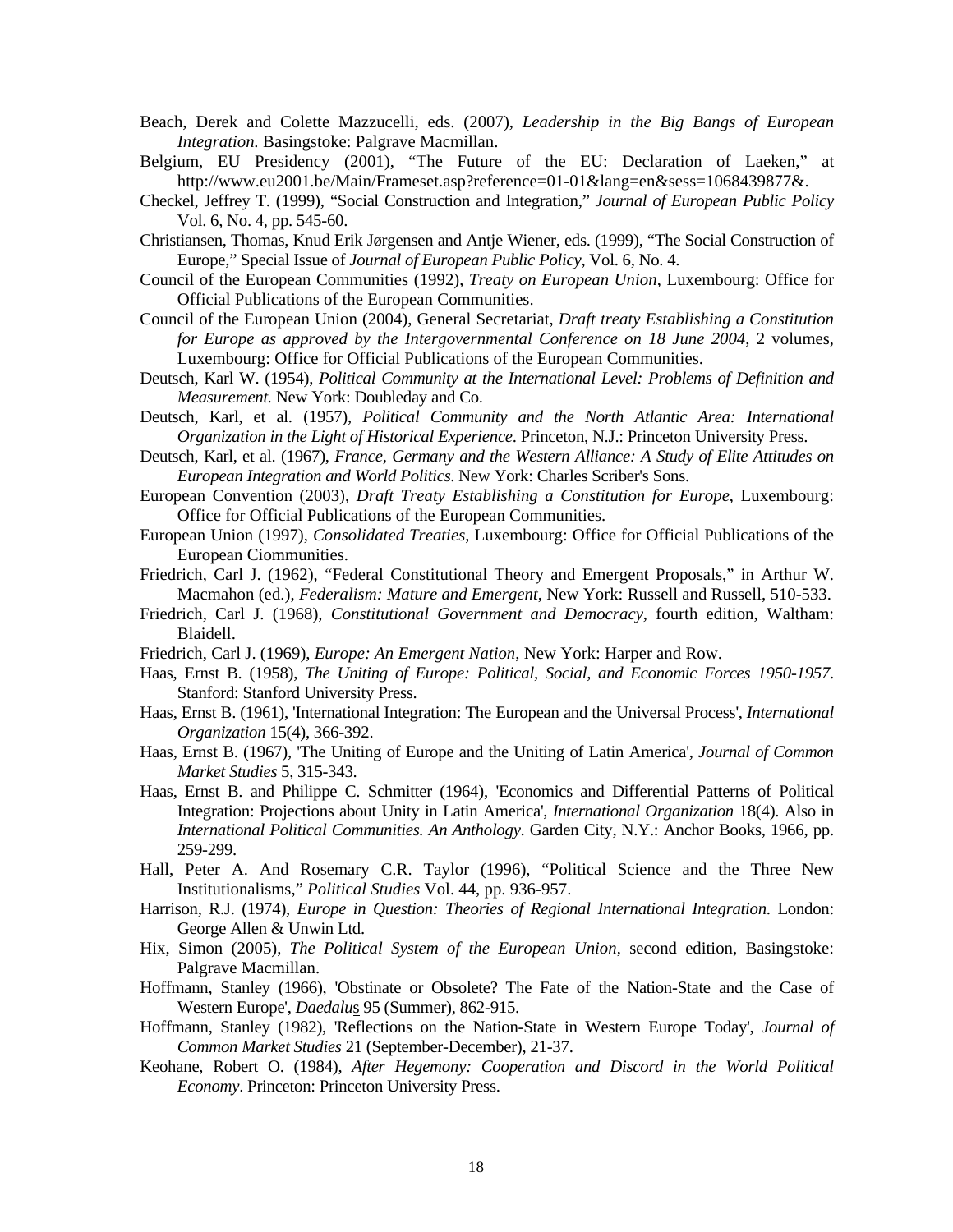- Keohane, Robert O. (1989), *International Institutions and State Power: Essays in International Relations Theory*. Boulder, CO: Westview.
- Keohane, Robert O. and Joseph S. Nye (1977), *Power and Interdependence: World Politics in Transition.* Boston: Little, Brown and Company.
- Keohane, Robert O. and Stanley Hoffmann (1990), 'Community politics and institutional change' in William Wallace, ed., *The Dynamics of European Integration*. London: Pinter Publishers, pp. 276- 300.
- Keohane, Robert O. and Stanley Hoffmann (1991), "Institutional Change in Europe in the 1980s," in Robert O. Keohane and Stanley Hoffmann (eds), *The New European Community: Decisionmaking and Institutional Change*, Boulder, CO.: Westview Press, 1-39.
- Keohane, Robert and Stanley Hoffmann (1993), *After the Cold War: International Institutions and State Strategies in Europe 1989-1991*. Cambridge, MA: Harvard University Press.
- Krasner, Stephen D. (1991), "Global Communications and National Power: Life on the Pareto Frontier," *World Politics*, Vol. 43 (April), pp. 336-66.
- Laursen, Finn (1990), "Explaining the EC's New Momentum', in Finn Laursen, ed., *EFTA and the EC: Implications of 1992*. Maastricht: European Institute of Public Administration.
- Laursen, Finn (1991), "Comparative regional economic integration: the European and other processes," *International Review of Administrative Sciences*, Vol. 57, pp. 515-526.
- Laursen, Finn (1992), "Explaining the Intergovernmental Conference on Political Union," in Finn Laursen and Sophie Vanhoonacker, eds, *The Intergovernmental Conference on Political Union*. Maastricht: European Institute of Public Administration, pp. 229-248.
- Laursen, Finn (1993), "The EC in Europe's Future Economic and Political Architecture," in Svein S. Andersen and Kjell A. Eliassen, eds., *Making Policy in Europe*. London: SAGE, pp. 215-236.
- Laursen, Finn (1994), "The Not-So-Permissive Consensus: Thoughts on the Maastricht Treaty and the Future of European Integration," in Finn Laursen and Sophie Vanhoonacker, eds., *The Ratification of the Maastricht Treaty.* Dordrecht: Nijhoff, pp. 295-317.
- Laursen, Finn (1995), "On Studying European Integration: Integration Theory and Political Economy," in Finn Laursen, ed., *The Political Economy of European Integration*. The Hague: Kluwer, pp. 3- 29.
- Laursen, Finn (1997), "European Integration and Trade Regimes: From the European Economic Area to the 'Europe' Agreements," in Madeleine O. Hosli and Arild Saether, eds., *Free trade agreements and customs unions*. Maastricht: European Institute of Public Administration, pp. 267-291.
- Laursen, Finn (2002), "Explaining and Evaluating the Amsterdam Treaty: Some Concluding Remarks," in Finn Laursen (ed.), *The Amsterdam Treaty: National Preference Formation, Interstate Bargaining and Outcome.* Odense: Odense University Press, pp. 639-55.
- Laursen, Finn (2003), "Theoretical Perspectives on Comparative Regional Integration," in Finn Laursen (ed.), *Comparative Regional Integration: Theoretical Perspectives* (Aldershot: Ashgate), pp. 3-28.
- Laursen, Finn (2004), "Enter the Member states: an Analysis and Evaluation of the Intergovernmental Conference 2003-2004," *L'Europe en formation*, No. 4, pp. 31-52.
- Laursen, Finn (2005), "The Amsterdam and Nice IGCs: from output failure to institutional choice," in Amy Verdun and Osvaldo Croci (eds.), *The European Union in the Wake of Eastern Enlargement: Institutional and policy-making challenges.* Manchester: Manchester University Press, pp. 153-173.
- Laursen, Finn (2006a), "The EU from Amsterdam via Nice to the Constitutional Treaty: Exploring and Explaining recent Treaty Reforms," in Douglas Webber and Bertrand Fort (eds.), *Regional Integration in Europe and East Asia: Convergence or Divergence?* London: Routledge, 2006, pp. 131-149.
- Laursen, Finn, ed. (2006b), *The Treaty of Nice: Actor Preferences, Bargaining and Institutional Choice.* Leiden: Nijhoff/Brill.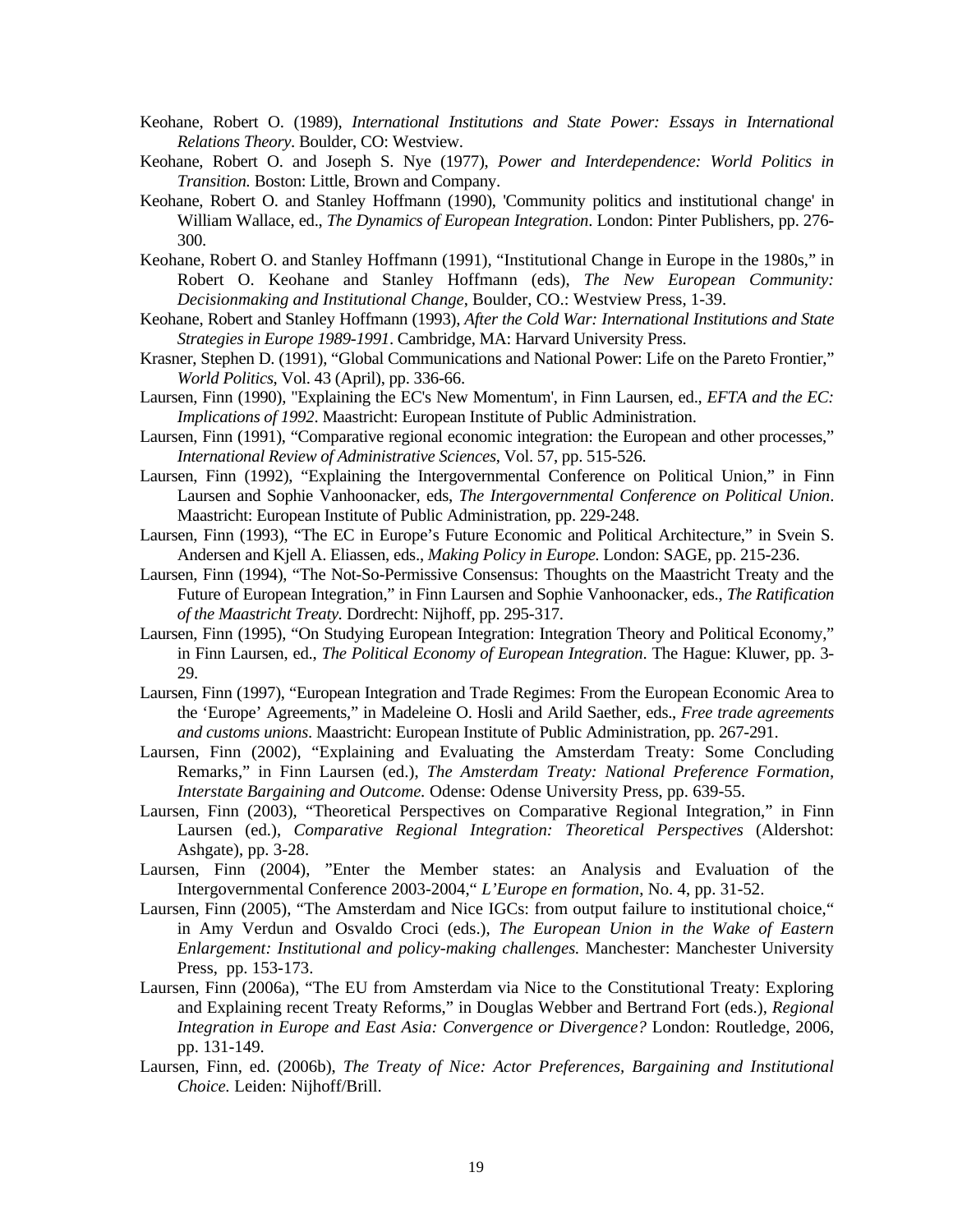- Laursen, Finn (2006c), "Explaining the Treaty of Nice: Beyond Liberal Intergovernmentalism?" in Finn Laursen (ed), *The Treaty of Nice: Actor Preferences, Bargaining and Institutional Choice.*  Leiden: Nijhoff/Brill, pp. 529-41.
- Laursen, Finn (2006d), "The Politics of the Constitutional Treaty: Elements of Four Analyses," in Johan From and Nick Sitter (eds.), *Europe's Nascent State? Public Policy in the European Union.* Oslo: Gyldendal Akademisk, pp. 37-59.

Laursen, Finn, ed. (2008), *The Rise and Fall of the Constitutional Treaty.* Leiden: Nijhoff/Brill.

- Laursen, Finn and Sophie Vanhoonacker, eds. (1992), *The Intergovernmental Conference on Political Union*. Maastricht: European Institute of Public Administration, and Dordrecht: Martinus Nijhoff Publishers.
- Laursen, Finn and Sophie Vanhoonacker, eds. (1994), *The Ratification of the Maastricht Treaty: Issues, Debates and Future Implications.* Maastricht: European Institute of Public Administration; Dordrecht: Nijhoff.
- Lindberg, Leon N. (1963), *The Political Dynamics of European Economic Integration*. Stanford: Stanford University Press.
- Lindberg, Leon N. and Stuart A. Scheingold (1970), *Europe's Would-Be Polity: Patterns of Change in the European Community.* Englewood-Cliffs, N.J.: Prentice-Hall, Inc.
- Lindberg, Leon N. and Stuart A. Scheingold, eds. (1971), *Regional Integration: Theory and Research*. Cambridge, MA: Harvard University Press.
- Marcussen, Martin et al. (1999), 'Constructing Europe: The Evolution of French, British, and German Identities,' *Journal of European Public Policy*, Vol. 6, No. 4, pp. 614-33
- Mattli, Walter (1999a), *The Logic of Regional Integration: Europe and Beyond*. Cambridge: Cambridge University Press.
- Mattli, Walter (1999b), "Explaining regional integration outcomes," *Journal of European Public Policy*, Vol. 6, No. 1 (March), pp. 1-27.
- Milner, Helen (1998), "Regional economic co-operation, global markets and domestic politics: a comparison of NAFTA and the Maastricht Treaty," in William D. Coleman and Geoffrey R. D. Underhill, eds., *Regionalism and global economic integration: Europe, Asia and the Americas*. London: Routledge, pp. 19-41.
- Monnet, Jean (1978), *Memoirs*, London: Collins.
- Moravcsik, Andrew (1991) 'Negotiating the Single European Act: National interests and conventional statecraft in the European Community', *International Organization* 45(1), 19-56.
- Moravcsik, Andrew (1993), "Preferences and Power in the European Community: A Liberal Intergovernmental Approach," *Journal of Common Market Studies*, Vol. 31, No. 4, pp. 473-523.
- Moravcsik, Andrew (1998), *The Choice for Europe*. Ithaca: Cornell University Press.
- Moravcsik, Andrew (1999), "Is something rotten in the state of Denmark? Constructivism and European integration," *Journal of European Public Policy*, Vol. 6, No. 4, pp. 669-81.
- Moravcsik, Andrew (2005), "The European Constitutional Compromise and the neofunctionalist legacy," *Journal of European Public Policy*, Vol. 12, No 2 (April), 349-386.
- Moravcsik, Andrew (2006), "What Can We Learn from the Collapse of the European Constitutional Project?" *political Vierteljahresschrift*, Vol. 47, No. 2, 219-241.
- Moravcsik, Andrew (2007), "The European Constitutional settlement," in *The State of the European Union. Vol. 8. Making History: European Integration and Institutional Change at Fifty*, Oxford: Oxford University Press, 23-50.
- Moravcsik, Andrew and Kalypso Nicolaïdis (1999), "Explaining the Treaty of Amsterdam: Interests, Influence, Institutions," *Journal of Common Market Studies*, Vol. 37, No. 1 (March), pp. 59-85.
- Nelsen, Brent F. and Alexander C-G. Stubb (1998), *The European Union: Readings on the Theory and Practice of European Integration*. Second edition. Houndsmills: Macmillan.
- Nye, Joseph S., Jr. (1968), "Comparative Regional Integration: Concepts and Measurement," *International Organization*, Vol. 22, No. 4, pp. 855-80.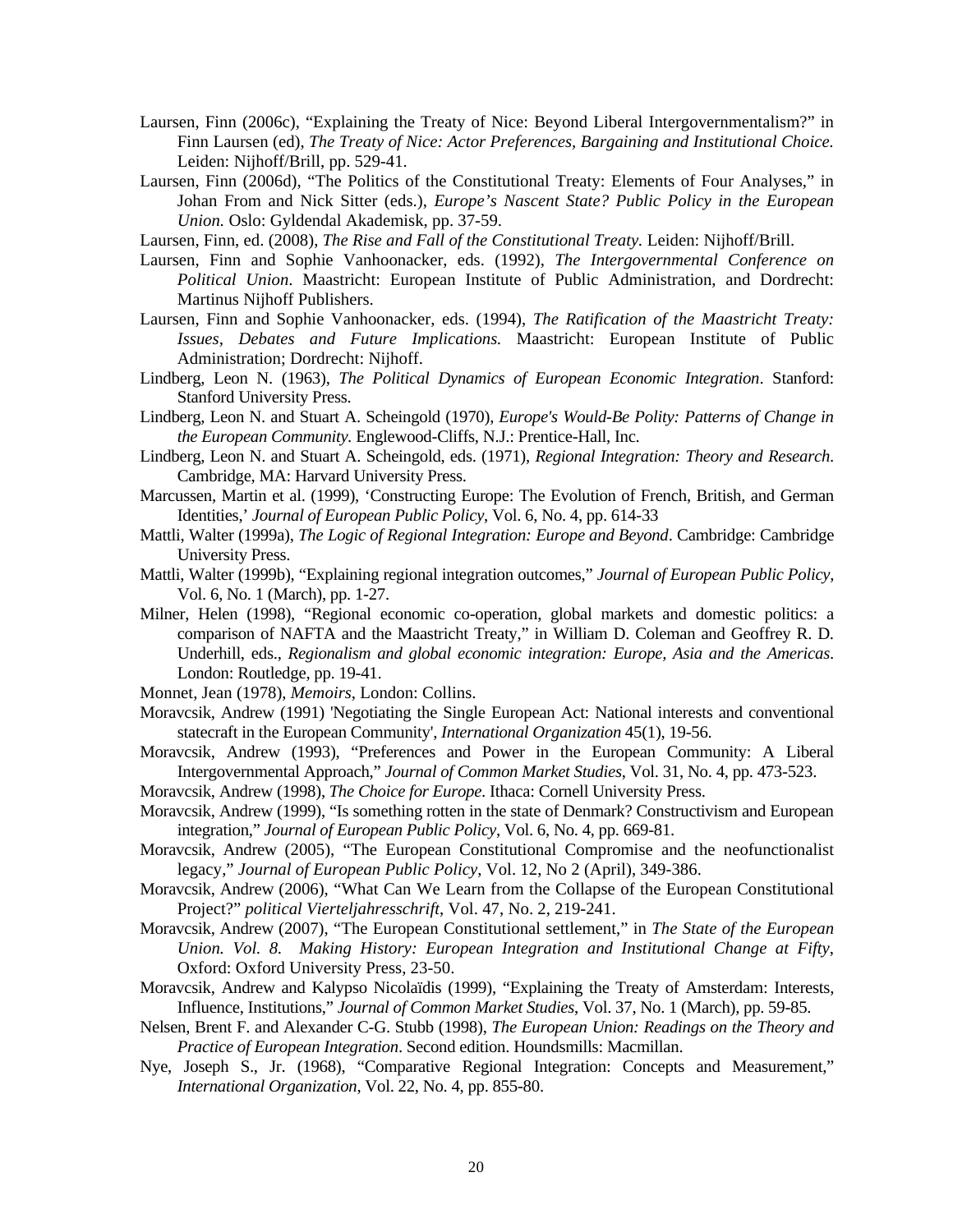- Nye, Joseph S., Jr. (1970), "Comparing Common Markets: A Revised Neo-Functionalist Model," *International Organization*, Vol. 24, No. 4, pp. 796-835.
- Nye, J.S. (1971), *Peace in Parts: Integration and Conflict in Regional Organization*. Boston: Little, Brown and Company.
- Pelkmans, Jacques and Alan Winters (1988), *Europe's Domestic Market*. London: Royal Institute of International Affairs.
- Pentland, Charles (1973), *International Theory and European Integration*. London: Faber and Faber Limited.
- Peterson, John (1995), "Decision-Making in the European Union: Towards a Framework for Analysis," *Journal of European Public Policy.* Vol. 2, No. 1, pp. 69-93.
- Peterson, John (2001), "The Choice for EU theorists: Establishing a common framework for analysis," *European Journal of Political Research* Vol. 39, pp. 289-318.
- Peterson, John and Elizabeth Bomberg (1999), *Decision-Making in the European Union*. New York: St. Martin's Press.
- Pierson, Paul (1996), "The Path to European Integration: A Historical Institutional Analysis," *Comparative Political Studies*, Vol. 29, No. 1, pp. 123-163.

Pryce, Roy, ed. (1987), *The Dynamics of European Union*. London: Croom Helm.

- Riker, William H. (1964), *Federalism: Origin, Operation, Significance*, Boston: Little, Brown and Company.
- Risse-Kappen, Thomas (1996), "Collective Identity in a Democratic Community: The Case of NATO," in Peter J. Katzenstein, ed., *The Culture of National Security: Norms and Identity in World Politics*. New York: Columbia University Press, pp. 357-399.
- Risse, Thomas and Mareike Kleine (2007), "Assessing the Legitimacy of the EU's Treaty Revision Methods," *Journal of Common Market Studies*, Vol. 45, No. 1, 69-80.
- Rittberger, Berthold (2005), *Building Europe's Parliament: Democratic Representation Beyond the Nation-State*, Oxford: Oxford University Press.
- Rittberger, Bertold and Frank Schimmelfennig (2007), "Explaining the constitutionalization of the European Union," *Journal of European Public Policy*, Vol. 13, No. 8 (December), 1148-1167.
- Rosamond, Ben, *Theories of European Integration*. Houndsmills: Macmillan.
- Sandholtz, Wayne (1993), "Choosing Union: Monetary Politics and Maastricht," *International Organization*, Vol. 47, No. 1, pp. 1-39.
- Sandholtz, Wayne and Alec Stone Sweet (eds) (1998), *European Integration and Supranational Governance*, Oxford: Oxford University Press.
- Schimmelfennig, Frank (2003), *The EU, NATO and the Integration of Europe: Rules and Rhetoric*, Cambridge: Cambridge University Press.
- Schmitter, Philippe C. (1969), "Three Neofunctionalist Hypotheses about International Integration," *International Organization*, Vol. 23, No. 1, pp. 161-166.
- Schmitter, Philippe C. (1970), "A Revised Theory of Regional Integration," *International Organization*, Vol. 24, No. 4, pp. 836-868.
- Schuman, Robert (1950), "Statement by M. Robert Schuman, Minister of Foreign Affairs of France, 9 May 1950," in S. Patijn (ed.), *Landmarks in European Unity*, Leyden: A. W. Sijthoff, 1970, 47-53.
- Stein, Eric (1981), "Lawyers, Judges and the Making of a Transnational Constitution," *American Journal of International Law*, Vol. 75, No. 1, 1-27.
- Tallberg, Jonas (2006), *Leadership and Negotiation in the European Union.* Cambridge: Cambridge University Press.
- Taylor, Paul (1983), *The Limits of European Integration*. New York: Columbia University Press.
- *Treaties establishing the European Communities* (1987), Luxembourg: Office for Official Publications of the European Communities.